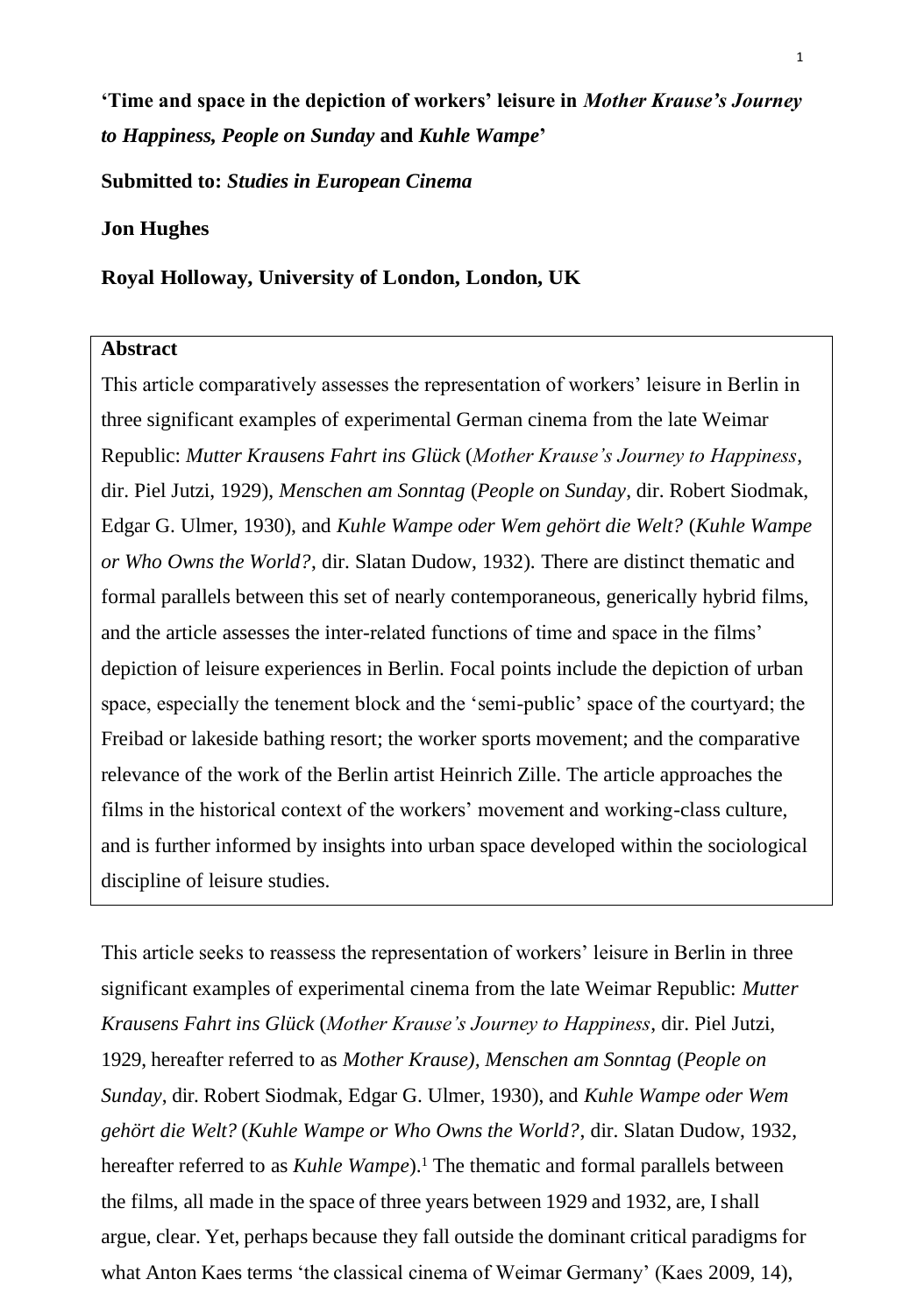<span id="page-1-1"></span>they have rarely been considered in close comparison, and the centrality of leisure in their portrayal of the urban working classes has yet to be fully explored.<sup>2</sup> [M](#page-23-0)y focus here is therefore on the inter-related functions of time and space in the films' depiction of leisure experiences in Berlin. I approach them in the historical context not only of the workers' movement but of working-class culture, which can be understood, as Sabine Hake has recently proposed, as a set of 'cultural practices' that have an 'emotional function', and not, as is often implied, 'as an extension of social reality or an expression of party politics' (Hake [2017,](#page-26-1) 17). This approach, which is further informed by insights into urban space developed within the sociological discipline of leisure studies, allows me to address some of the critical blind spots, and to reveal both the parallels and differences between the films.

### **The films: contexts, legacies, reception**

The three films are both the product and a document of transitions, most obviously those from relative stability to economic and political crisis, and from silent to sound film. *Mother Krause*, like *People on Sunday* a silent film, was produced by Prometheus Film, as *Kuhle Wampe* was also intended to be. Prometheus was founded in 1925 with funding from the *Internationale Arbeiterhilfe* (Workers International Relief) organisation and the German Communist Party (KPD)[.](#page-23-1)<sup>3</sup> In an attempt to build on the international success of innovative Soviet films such as Sergei Eisenstein's *Battleship Potemkin* (1925), the inten-tion was both to distribute Soviet films in Germany and to produce formally inventive, avowedly socialist films for the German market, working outside the commercial restric- tions of the dominant studios. As a Prometheus film *Mother Krause* was produced in order to further a political agenda and can in that sense be considered propaganda, but the film also engages with everyday workingclass experience distinct from political activism. Relevant in this respect is the fact that it was conceived as a tribute to the popular Berlin artist Heinrich Zille (1858– 1929), known for his accessible and humorous depictions of contemporary city life, who had died shortly before *Mother Krause* began filming in September 1929.

<span id="page-1-0"></span>The film, directed and photographed by the former artist and illustrator Piel (a.k.a. Phil)Jutzi (see Freund and Hanisch eds. [1976,](#page-26-2) 167–8), can be compared to 'street films' of the era dealing with themes such as prostitution and poverty (e.g. *Die freudlose Gasse*/ *The Joyless Street* (dir. G. W. Pabst, 1925)), but was publicised as 'The Great Zille Film'.[4](#page-23-2) This was both strategic marketing, as Zille had reached a peak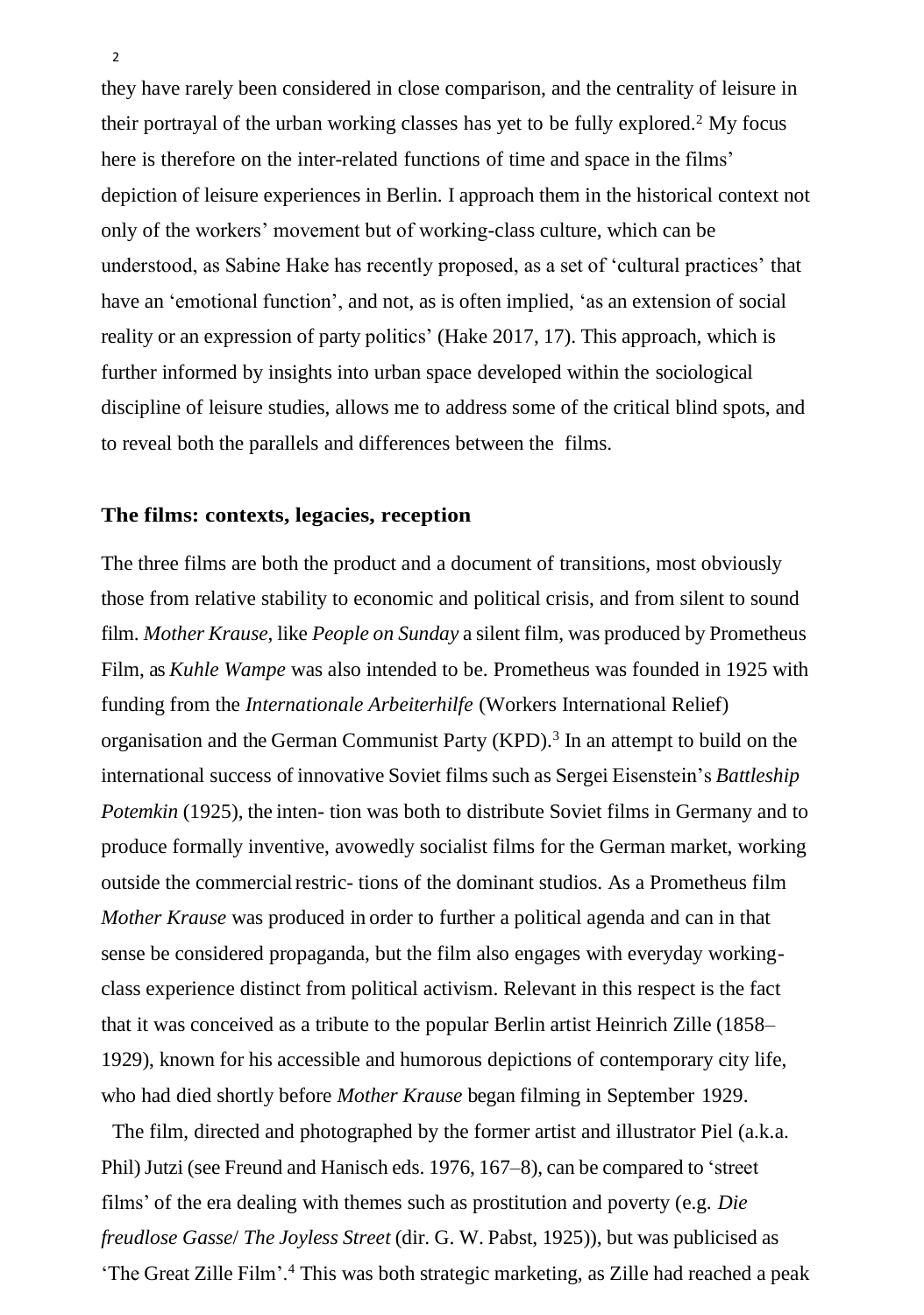of popularity in the 1920s, as well as an indication of the esteem in which Zille was held within leftist culture.<sup>5</sup> [Z](#page-23-3)ille was undoubtedly a socially critical artist, but his work does not espouse a specific agenda, and was above all committed to the human experience of the working class in Berlin, especially in the central district of Wedding, his so-called *Milljöh* (dialect for milieu).<sup>[6](#page-23-4)</sup> This is an aspect of his work that Jutzi is evidently concerned to reflect, political themes notwithstanding, in the visual style of *Mother Krause*. The eponymous elderly mother, whose 'journey' leads not to 'happiness' but to suicidal despair, is drawn from Zille's provocative typology of the urban poor. The film's geographical focus is Wedding, which the reviewer for the communist *Rote Fahne* suggests is the 'main actor' in the film (Durus (Kémeny), 1/1[/1930\)](#page-26-3), and the use of location and space can be productively read in direct comparison with Zille's work.

<span id="page-2-1"></span>The realist strategy employed in *Mother Krause* differs markedly from many previous German cinematic portrayals of the living conditions of the urban working class. Whereas films such as Murnau's *Der letzte Mann* (*The Last Laugh*, 1924) and Pabst's *The Joyless Street* had used elaborate studio sets, *Mother Krause* made extensive use of actual Wedding locations and employed amateur performers and locals as extras, a method also utilised in the other two films under discussion.<sup>[7](#page-23-5)</sup> This gives the film a distinctive 'documentary' character that lends credibility to the political dimension of the narrative.<sup>8</sup> [D](#page-23-6)espite these distinctive qualities, *Mother Krause* has received relatively little scholarly attention. In common with many other films from the silent era, the original negative of *Mother Krause* islost, and a partial restoration was completed in 1957 in the GDR, where it enjoyed high status. Despite or, more likely, because of this, there has been a tendency for it to be dismissed as mere propaganda with a 'surfeit of melodrama' (Hake [2017,](#page-26-1) 329) or as imitating 'already popular successes of the major studios' (Silberman [2008,](#page-28-0) 314), both assumptions which misrepresent the film.<sup>[9](#page-23-7)</sup> However, despite a more complete restoration in 2012, the film is still only rarely screened, and is not currently available as a commercial DVD.

<span id="page-2-0"></span>*People on Sunday*, released just weeks after *Mother Krause*, presents a radically streamlined story proceeding from a simple premise – four young Berliners spend a summer Sunday at the Wannsee lake. Unlike *Mother Krause* and *Kuhle Wampe* it does not seek to promote a political agenda, but even left-wing reviewers acknowledged that it was 'interesting' in that it diverged from the norms of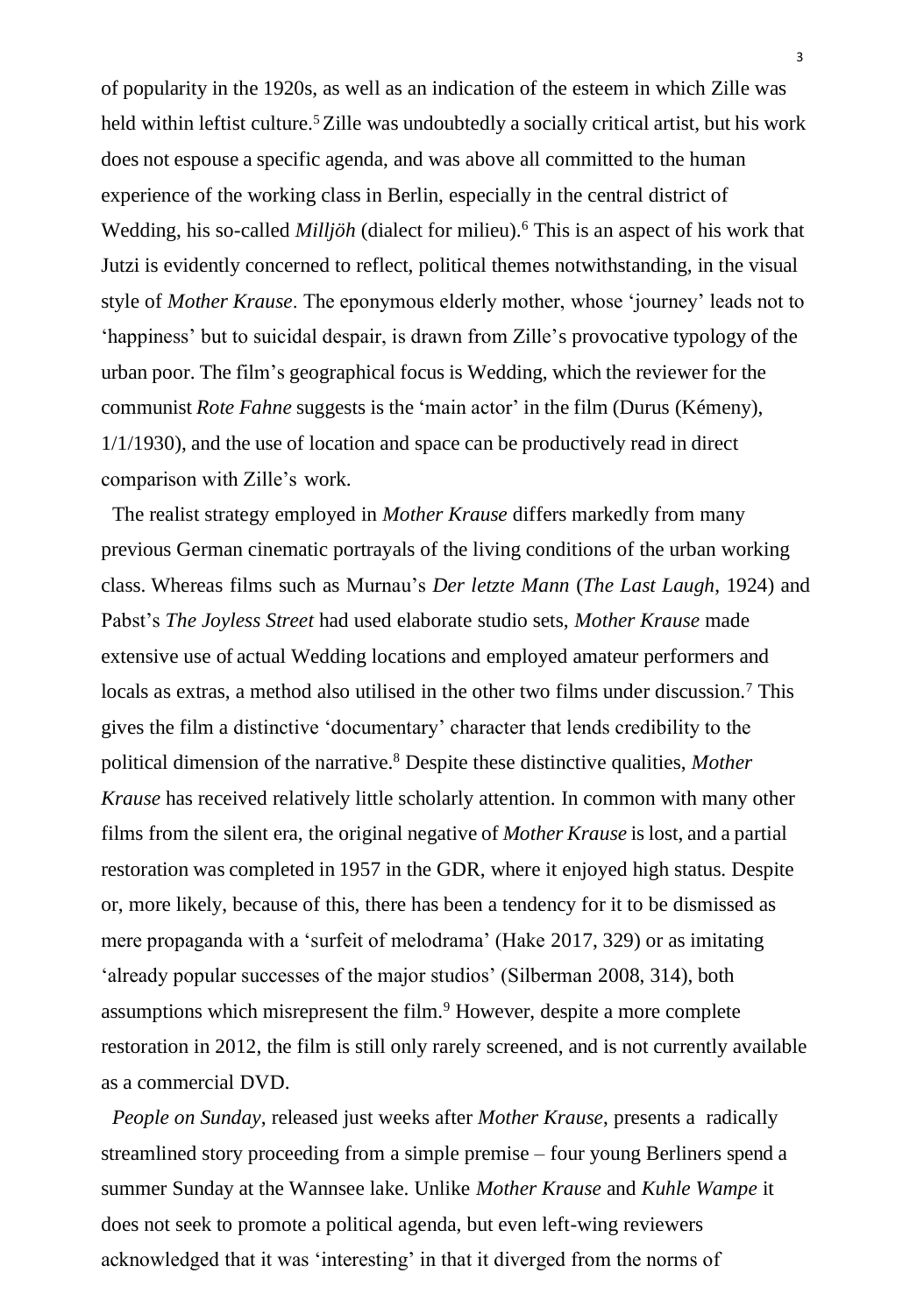commercial cinema and the major studios (Dur[us] (Kémeny) 7/2[/1930,](#page-26-4) 11). The film is unusual in two respects: as a co-operative, experimental creation by a group of young filmmakers, including Robert and Curt Siodmak, Edgar G. Ulmer, and Billy Wilder; and as a film in which an amateur cast were asked to play themselves rather than fictional characters, hence the title card at the start announcing a 'film without actors'.[10](#page-24-0) As with *Mother Krause*, the original negative of *People on Sunday* has been lost, and for decades it existed mainly as an early reference point in biographies of its creators, rather than as an accessible work open to new readings. This changed with the restoration, completed in 2000, of a near- complete version, which has resulted in a gradual renewal of interest. A narrative in which chance plays a greater role than causality, the treatment of 'everyday' material culture, and the inclusion of intermedial references (to newspapers, film postcards, photography, and gramophones) invite interdisciplinary approaches (see Koepnick [2008,](#page-27-0) 247) and productive readings of the film as, in Elodie Roy's phrase, 'a cultural artefact in and of itself' (Roy [2017,](#page-27-1) 35).

<span id="page-3-5"></span><span id="page-3-4"></span><span id="page-3-3"></span>*Kuhle Wampe* was also a product of a group or 'collective' rather than a single 'authorial' director, and as such comes close to 'realizing the idea of deindividualizing (aesthetic) production in the cinema' (Silberman [2008,](#page-28-0) 316), a principle its co-writer Bertolt Brecht had favoured since his unsuccessful attempt to sue the studio which had produced the film version of his play *Die Dreigroschenoper* (*The Threepenny Opera*; film directed by G. W. Pabst, 1931). The creative team were all members of or closely affiliated to the KPD, and the film's disrupted genesis has been well documented (Gersch and Hecht [1969,](#page-26-5) 171–79): escalating production costs, the collapse of Prometheus Film (Mühl-Benninghaus [2012,](#page-27-2) 57–9), delayed completion with a different company, and further delay at the hands of conservative censors who feared the impact of an explicitly communist film (Gersch and Hecht [1969,](#page-26-5) 103–139; Hake [2017,](#page-26-1) 329).[11](#page-24-1) The collective was certainly influenced by *Mother Krause* (Happel 1980, 170). Their film blends a comparable realist aesthetic in its use of Berlin locations (the tenement, the street) with a storyline that echoes some of the same dramatic motifs (unemployment, homelessness, suicide), but is formally more radical, using defamiliarising montage effects (Silberman [2008,](#page-28-0) 319), breaking of the 'fourth wall', and an agitprop performance style that reflected Brecht's dramaturgical principles.

<span id="page-3-2"></span><span id="page-3-1"></span><span id="page-3-0"></span>Unsurprisingly, *Kuhle Wampe* also enjoyed canonical status in the GDR, and was rediscovered by Western leftist scholarship in the 1970s. Film historians have tended to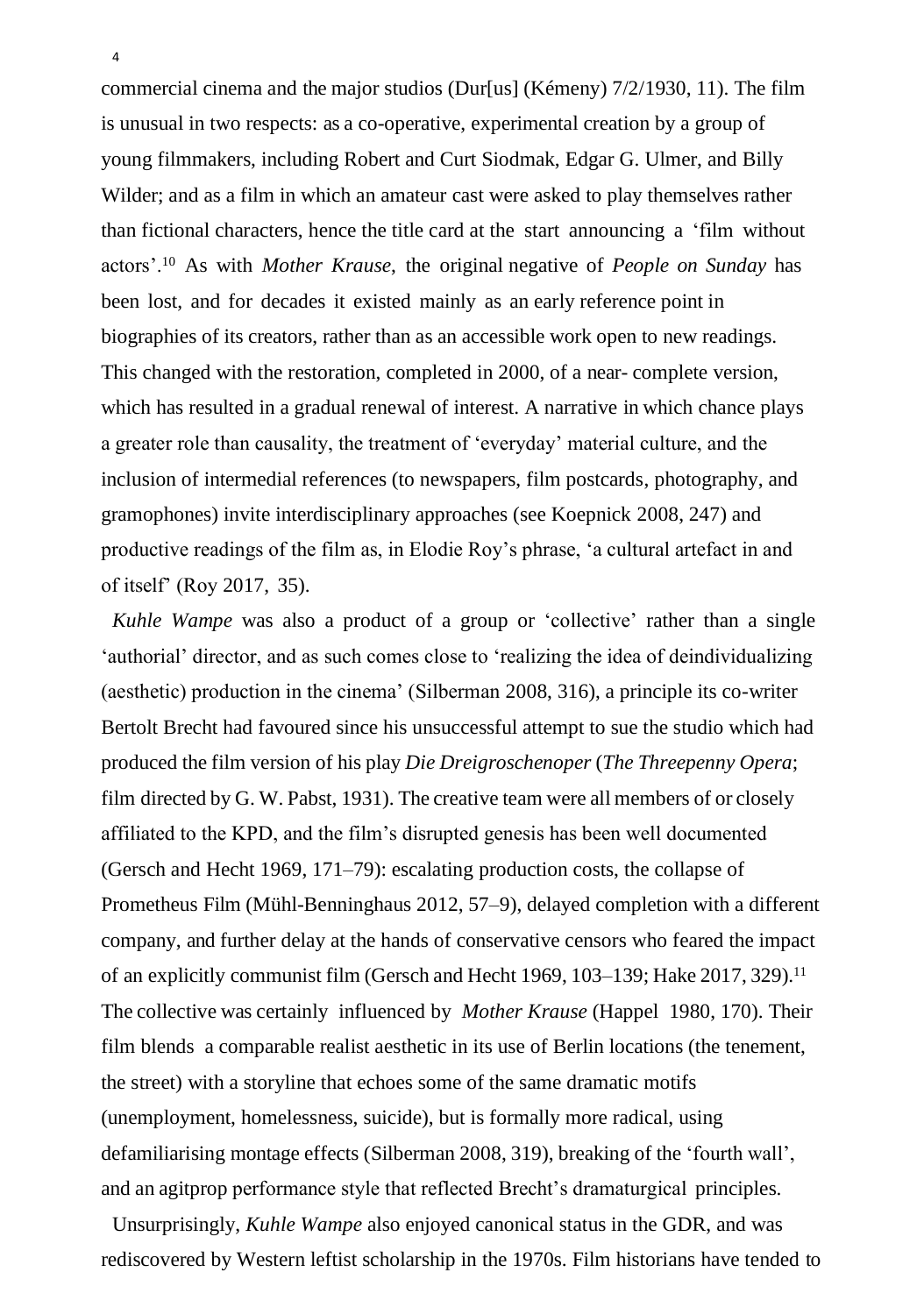approach it either in the context of Brecht's oeuvre and his theories of epic theatre, or to consider it as an example of propaganda and an historical censorship 'case' (Birgel [2009\)](#page-25-0). Readings of the film often focus on its use of distancing strategies as a means of encouraging political engagement, with the result, as Hake [\(2017,](#page-26-1) 329–31) notes, that the film's emotional content has been overlooked or criticised. Hake reads the film's unusual blend of the emotional and the disinterested, persuasively, as an attempt to produce a cinematic equivalent to Sergei Tretyakov's 'operative' art, designed with the intention to make the audience 'active participants in the transformation of social reality' (Hake [2017,](#page-26-1) 320). The film clearly prioritises its political message, discernible in the provocative questioning of 'ownership' in the full title, and presents its narrative as a didactic case study: the first half of the film presents a set of social and human problems, which is followed by a solution that makes both political and emotional sense. However, the unevenness and relative brevity of *Kuhle Wampe*, and its 'scrambling' of discourses (Hake [2017,](#page-26-1) 327), have continued to divide viewers and critics. Siegfried Kracauer was one early reviewer who had defended the film against censorship but was mystified at the prominence granted to a leisure activity – a workers' sports festival – at the conclusion: 'A sports festival is something that could never, even metaphorically, counterbalance the misery of everyday life' (Kracauer [2008,](#page-27-3) 54). As is the case for *People on Sunday*, scholarship has more recently adopted a broader and far more nuanced approach to the film as both cultural and political artefact, interacting with its context in ways that had previously been ignored.<sup>[12](#page-24-2)</sup>

## <span id="page-4-0"></span>**The value of leisure in historical context**

The sports festival in *Kuhle Wampe* is just one memorable example from the films of a leisure 'space' that has transformative value. In their focus on various types of leisure, all three films can be said to proceed from an understanding of its value that has its origins in nineteenth-century socialist thought. A key insight was that 'selfactualisation' for the masses, what Marx refers to in the third volume of *Capital* (pub. posthumously 1894) as 'the realm of freedom', is only made possible by firstly removing the expectation of 'surplus labour' (work beyond what is necessary) and secondly recognising the value of life outside the realm of 'necessary' or required labour: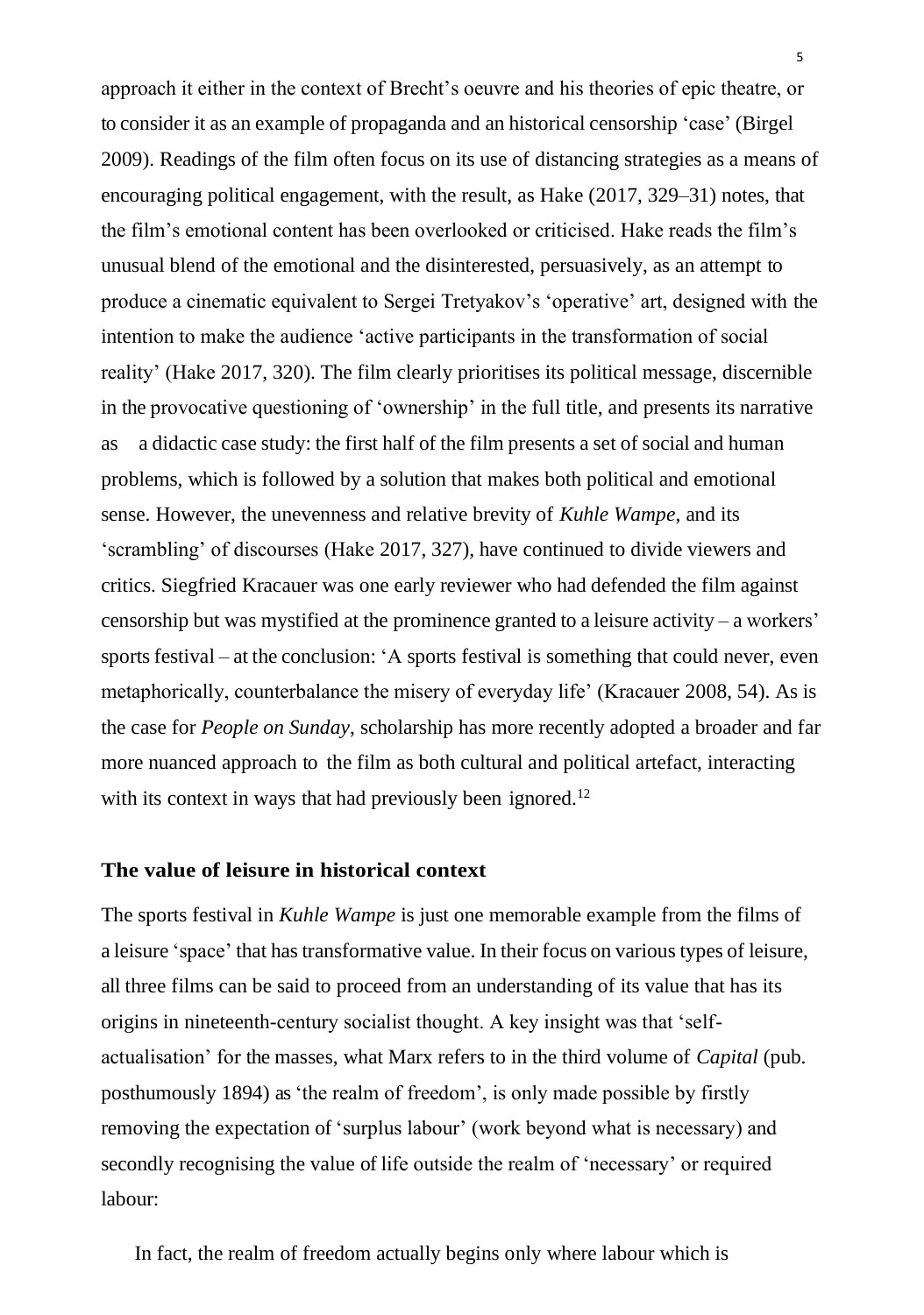<span id="page-5-4"></span>determined by necessity and mundane considerations ceases; thus in the very nature of things it lies beyond the sphere of actual material production. [...] Beyond [the realm of necessity] begins that development of human energy which is an end in itself, the true realm of freedom, which, however, can blossom forth only with this realm of necessity as its basis. The shortening of the working-day is its basic prerequisite. (Marx [1999,](#page-27-4) 593)

<span id="page-5-2"></span><span id="page-5-1"></span>In a recent article David James argues that Marx is not implying that labour that is 'necessary' (James [2017,](#page-26-6) for society) has less intrinsic value than the realm outside work, and suggests that Marx hoped that a balance between freedom and necessity might eventually co-exist. Jan Kandiyali goes further in arguing that 'participation in the realm of necessity is required for human freedom' [\(2017,](#page-27-5) 834). Nevertheless, Marx's recommendation of 'the shortening of the working-day' would seem to confirm that a maximisation of 'free' time should be a key principle in the fight for workers' rights, echoing Paul Lafargue's earlier pamphlet *The Right to be Lazy*  (1880), perhaps the most explicit socialist attempt to defend the value of human freedom beyond the spatio- temporal world of exploitative work.

<span id="page-5-3"></span><span id="page-5-0"></span>The establishment in late nineteenth-century Germany of organised leisure for work- ers, notably worker sports clubs, and choral and dramatic societies, has sometimes been understood as the third important element to the workers' movement, alongside the Party (the SPD) and the unions (see M. Krüger [2014,](#page-27-6) 1101; Geary [2000,](#page-26-7) 389). Hake observes that choral societies, which had played an important role during the period in whichthe SPDwas effectivelyoutlawed by Bismarck's anti-socialistlegislation (1878–90), continued to play a role in establishing an 'alternative public sphere'. They operated 'outside the traditional channels of labor activism and party politics' (Hake [2017,](#page-26-1) 86). Althoughtherewas debate about the extent to which leisure activities contributed to class consciousness, the inherent value of the right to 'eight hours recreation ', as Robert Owen's famous campaign slogan put it, was widely accepted within the workers' movement.<sup>[13](#page-24-3)</sup> 'Recreation', at least for the urban working classes whose homes were cramped and overcrowded, necessarily took place outside the home, and was mostlikely a social activity. Evenings aside, it was often associated with Sunday, which had by the early twentieth century become the 'secular day of leisure' (Geary [2000,](#page-26-7) 395). And of course,following theestablishmentinGermanlawofan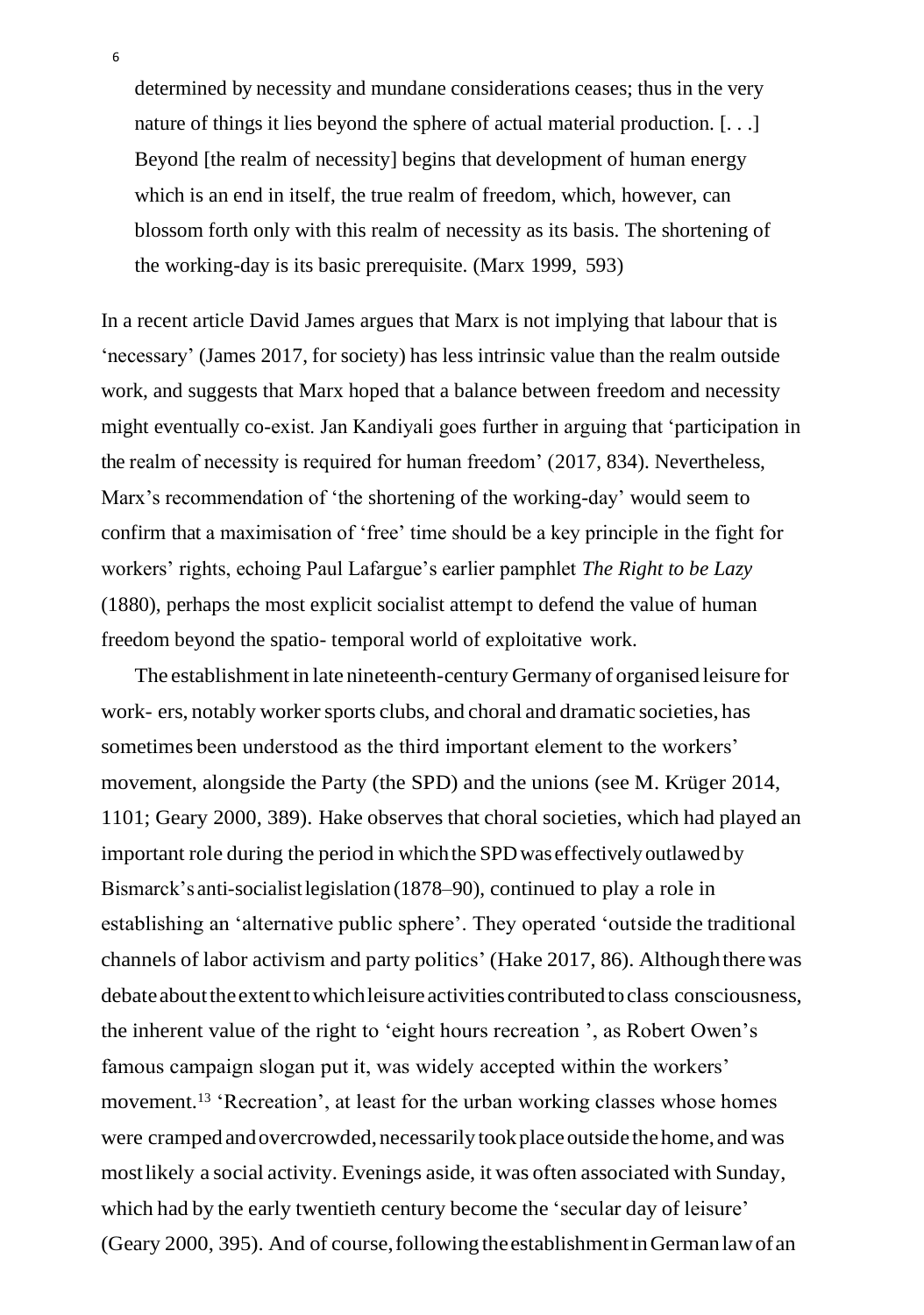eight-hourworkingdayin1919, a major achievement for the workers' movement, German workers in theory had more free time than ever before, and more spaces in which to enjoy it.

<span id="page-6-0"></span>In each film, as we shall see, the active use of leisure time creates the potential for both pleasure and autonomy in the metropolised, capitalist society embodied by Berlin, at a time when the city's population had reached 4 million, having grown rapidly since German unification in 1871, when the figure had stood at 865,000 (Large [2000,](#page-27-7) 9). *People on Sunday* signals in its generalising title that the intention is to say something about the people (of Berlin) as a whole, on an ordinary or typical Sunday. All three films proceed from a broadly Marxian understanding of society, and seek to expose the network of relations between the necessary but restrictive 'reality' of the working day (or the frustrating search for work) and the pleasurable impermanence of leisure time that is, depending upon how and where it is spent, both authentic and transformative. The growth of a leisure 'industry' in postwar Berlin is of course visible in other films of the Weimar Republic, including perhaps the most famous example of the documentary city film of the 1920s, *Berlin: die Sinfonie der Großstadt* (*Berlin: Symphony of a GreatCity*, dir. Walter Ruttmann, 1927), which culminates in a montage of Berlin 'at play' that offers a subtly critical commentary on mass entertainments such as the chorus line. The films under discussion here differ from Ruttmann's film in their focused exploration of the impact of the spatio-temporal expansion of leisure on the working classes in particular. Space (and spaces) are at least as important as time. The films ignore the frequently celebrated sites of Berlin's leisure industry in this period, such as cabarets, the spectacle of professional sport, or the extravagant department stores. Instead, urban space is placed in contrast with 'natural' space, and domestic space with 'other', liminal spaces such as the *Freibad*  (lakeside beach resort), a leisure site which plays a significant role in all three films, and on which I expand below.

# **Interior and domestic spaces**

In all three films geographical contrast plays a role  $-$  at the most basic level between inside and outside spaces in the city. That said, the thematic contrasts in the films depend on an understanding of urban space, not only in physical or topographical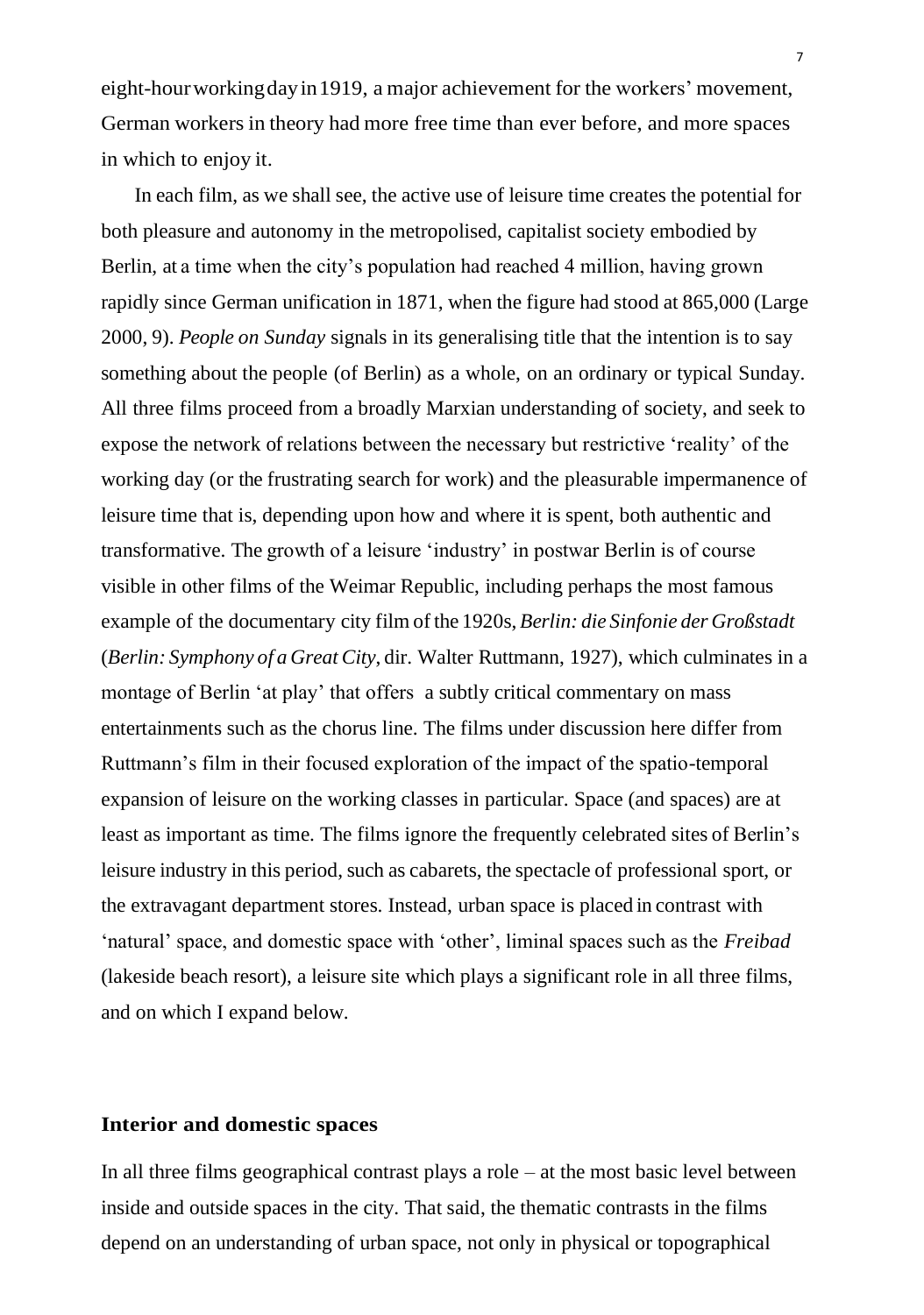<span id="page-7-0"></span>terms but also, as Amanda J. Johnson and Troy D. Glover have proposed in relation to public space in the city, as 'a complex socio-spatial construct' (Johnson and Glover [2013,](#page-26-8) 191): 'Our perceptions of space enliven, animate, and occupy it, thereby offering complex coded, re- coded, and de-coded versions of social life.' (Johnson and Glover [2013,](#page-26-8) 192) This understanding of multiple 'encodings' of certain sites is relevant to my reading of the films, as is Michel Foucault's notion of the 'heterotopia', a special category of site, or, in Peter Johnson's formulation, a 'spatiotemporal unit' (Johnson [2006,](#page-26-9) 78), which is closely associated with leisure, and sometimes claimed to have the capacity to liberate and disrupt power relations.

<span id="page-7-1"></span>All three films present depictions of interior domestic spaces early on, and draw on an existing tradition of social criticism of Berlin's tenement housing, which since the late nineteenth century had often been depicted as overcrowded, unsanitary, dark and unhomely. Each challenges and reverses the bourgeois presumption that a home is automatically encoded with domesticity, privacy and a sense of 'ownership'. Ostensibly 'private' interior spaces are contrasted with outdoor public spaces that allow forms of self-realisation that prove impossible in the proletarian 'home'. Dick Greary, reflecting on working-class culture in Germany, notes that poor living conditions made the 'bourgeois ideal of domesticity' (Geary [2000,](#page-26-7) 396) unachievable for the working classes, not least because 'privacy' was unavailable. His comments on the practical consequences are especially relevant to the lives of the central characters in *Mother Krause*:

In these circumstances privacy was impossible, and from infancy socialisation took place in the corridors, on the staircases, in the yards or on the streets of the working-class neigh- bourhood. Solidarity was built not only by the experience of work in the factory but also by the bricks and mortar of the tenement. (Geary [2000,](#page-26-7) 296)

*Mother Krause* sets its scene – working-class Wedding – with a series of quotations from a text by Heinrich Zille, illustrated with an accompanying montage:

'The miserable neighbourhoods of the sunless rental barracks – the dusty street for recup- eration – the fairgrounds, the joy of the younger generation'.

Tenement housing blocks were known as *Mietskasernen* ('rental barracks'), a term that reflects the aforementioned lack of domesticity; Zille's words associate them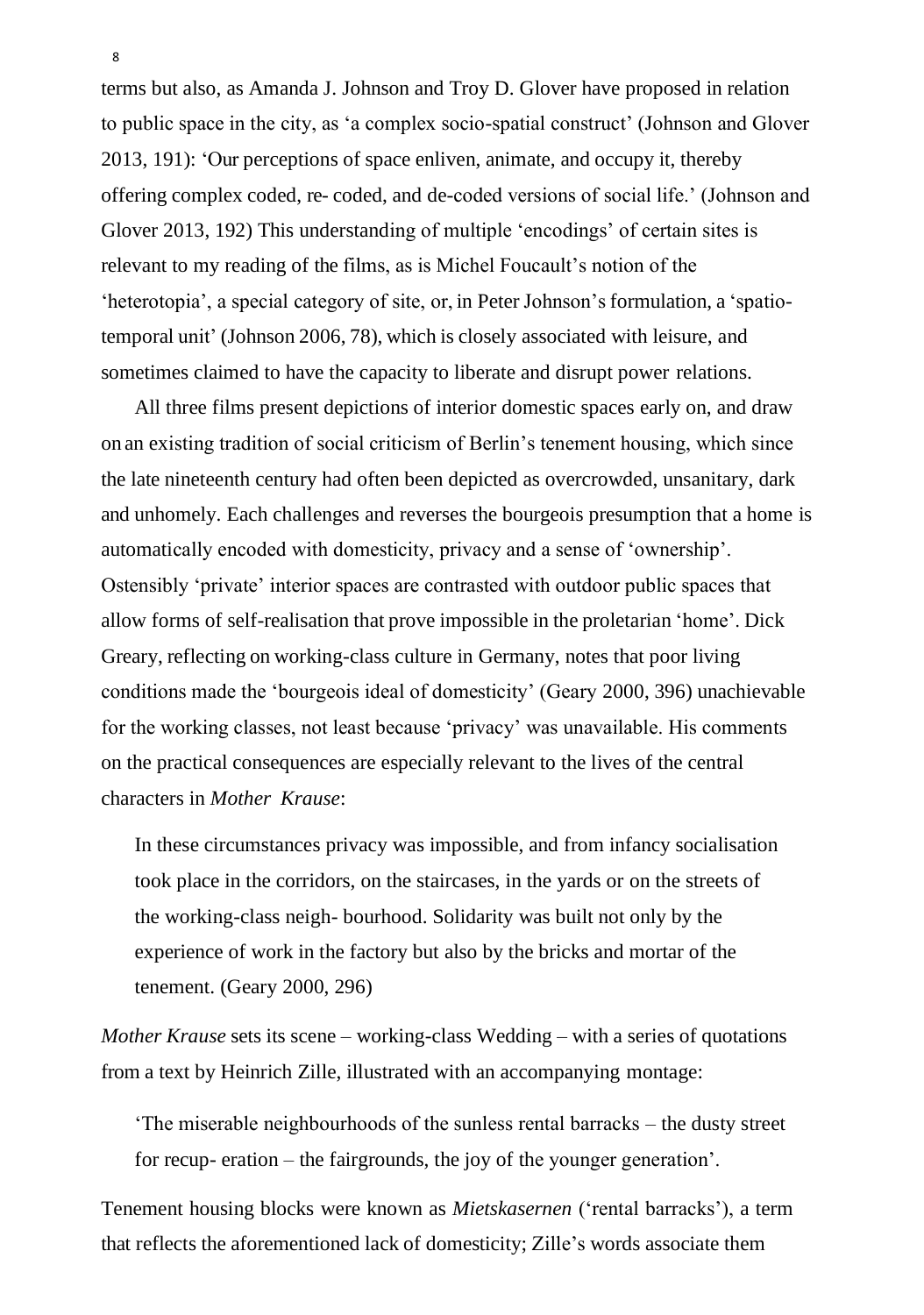further with misery and darkness, and it is only in public spaces – the street, the fairground – that a sense of autonomy, freedom and life can be achieved. Indeed, both in this film and in *Kuhle Wampe*, the domestic space of the tenement is closely linked to death as a motif. Living conditions in Berlin's tenements were indeed terrible, characterised by over- crowding and exploitative rents. As in other cities such as London and New York, by the early twentieth century poor urban housing was often linked to a range of broader 'social questions'. In Berlin, the tenement blocks in the working-class districts in the north and east of the city were typically five storeys high, and had multiple wings and inner courtyards. The common practice of accommodating lodgers in already cramped con- ditions, as is the case in *Mother Krause*, was frequently criticised; such lodgers, as Isabel Rousset notes, were 'considered dubious figures that disturbed the traditional sanctity of the conjugal home' (Rousset [2017,](#page-27-8) 1214). She continues: 'The tenement flat thus gained a reputation as a penetrable space, easily exposed to dangerous outside influences' (Rousset [2017,](#page-27-8) 1214). In the 1920s, the most notorious example of a tenement block was Meyers Hof, Wedding (Ackerstraße 132/133), which housed around 5,000 tenants and had six linked inner courtyards.

<span id="page-8-0"></span>These communal courtyards, which were effectively 'hidden' from the outside world, feature prominently in Zille's work. The first sequence in the prologue of *Mother Krause*, in which Zille's own words are brought to life in the accompanying images, moves us from the outside world into a tenement courtyard (*Hinterhof*). Zille's reference to the 'sunless rental barracks' is paired with a montage of six shots of archetypal five-storey tenements and courtyards, in which the direction of travel is from high to low, and implicitly from light to darkness. We begin with a pair of roofheight shots revealing the scale of the architecture, which are followed with contrasting, ground-level shots, in which the building towers up oppressively around us and children play next to a rubbish bin. In four of these shots the camera either moves or pans downward, with cross-fades further enhancing a sense of a gradual descent in the editing.

An audience familiar with Zille's art, even if they were not also familiar with Wedding, will have recognised the location instantly. His great achievement was not only to have drawn attention to poor living conditions, but also to have documented and celebrated the courtyard as a social site. It was a flexible, shared space that shaped the process of socialisation, referred to by Amanda Brian, in her analysis of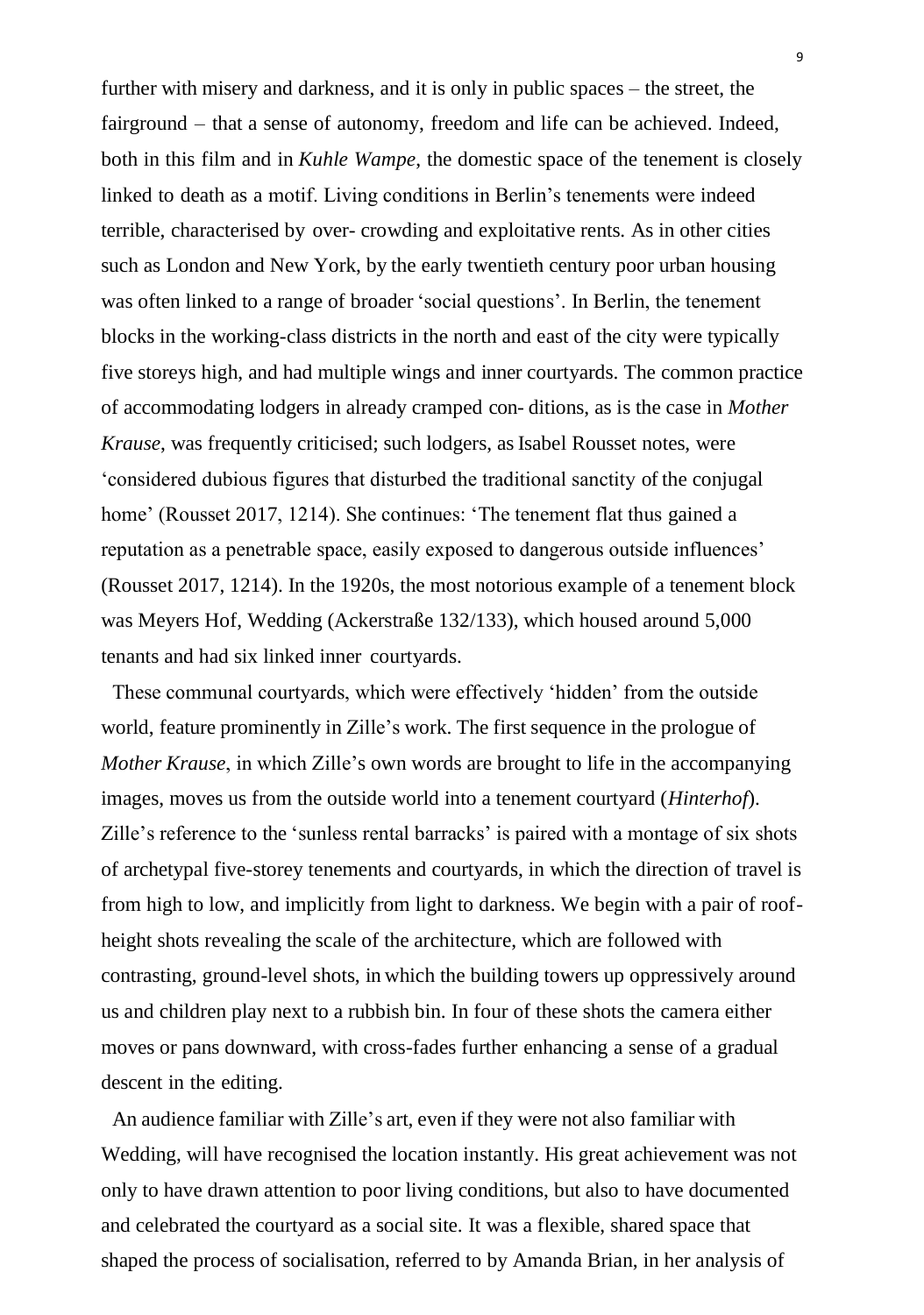<span id="page-9-1"></span>Zille's work, as 'semi- private, semi-public' (Brian [2013,](#page-25-1) 41). We see this, for example, in his depiction of a harvest festival celebration in a courtyard (Zille [1922,](#page-28-1) 25), and in his 'Circus in a Berlin Courtyard' (Schumann [1987,](#page-28-2) unpag.). Unlike in a traditional circus, here the distinction between performers and audience seems fluid, and that between the circus 'ring' and the space set aside for spectators is far from clear.

<span id="page-9-0"></span>The opening scene of the main narrative in *Mother Krause* is recognisably indebted to Zille's motifs, and makes the liminal, ambiguous status of ostensibly 'private' and 'public' zones quite apparent. The reception of a courtyard performance by musicians extends beyond the happy crowd to the apartment above, where we find the tenant's daughter Erna (Ilse Trautschold) dancing to the music with the lodger (Gerhard Bienert), an exploitative pimp who, in keeping with the common perceptions of such lodgers, later tries to coerce Erna into prostitution. With the sequence cross-cutting from the dancing inside the apartment to the naturalistic shots of the women and children enjoying the music outside, the family home is made to seem like an extension of the courtyard (and vice versa). The absence of private space partly explains why Mother Krause's unemployed son Paul chooses to spend his time in the local pub, another 'semi-private' space, familiar from Zille's work (see Brian [2013,](#page-25-1) 37; Geary [2000,](#page-26-7) 396), but with gendered and implicitly negative associations. The debt crisis which sends the family spinning out of control, culminating in the son's participation in a burglary and Mother Krause gassing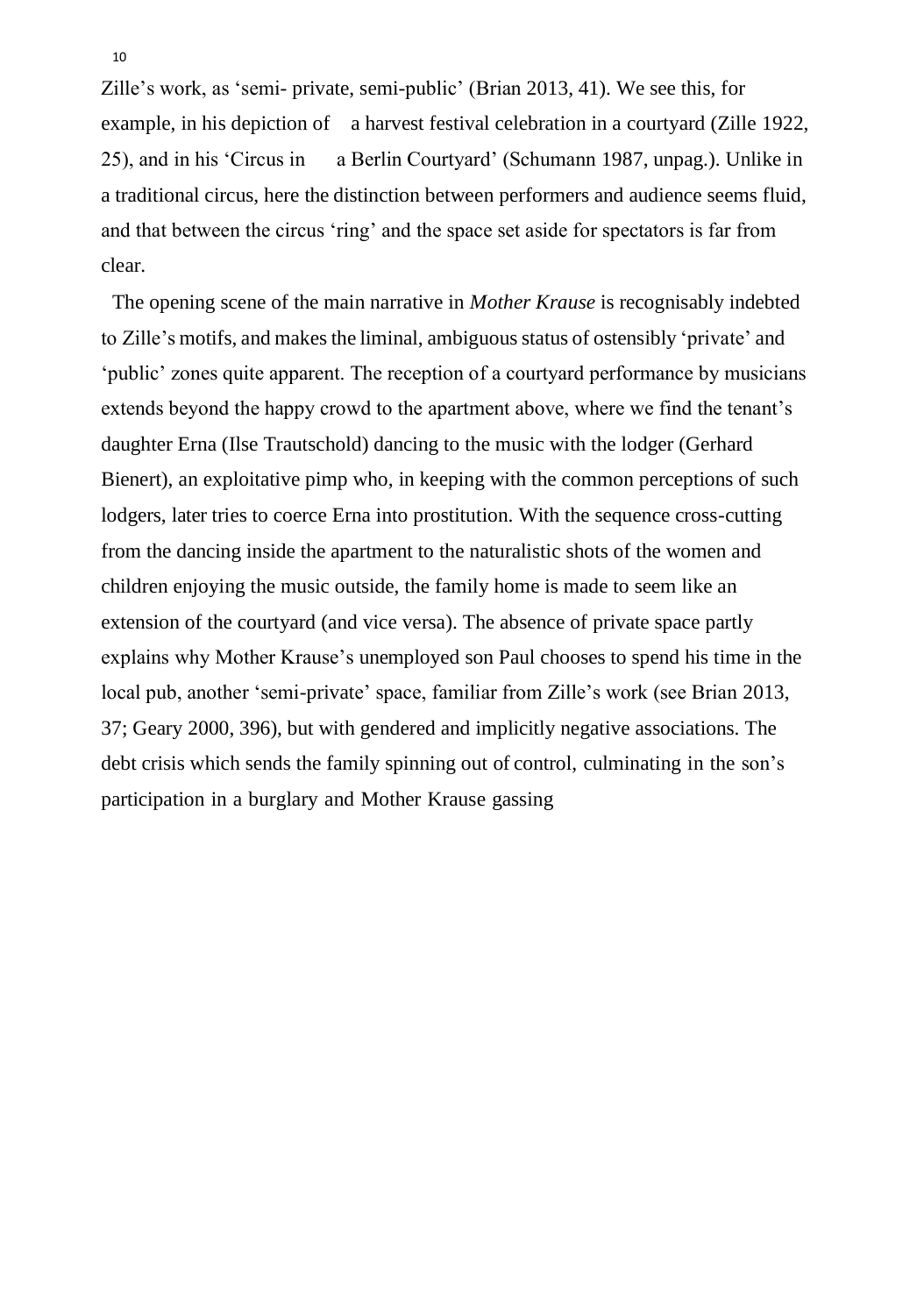both herself and the daughter of the prostitute who also lodges with her, has its origin in the pub, where Paul squanders his mother's earnings from delivering newspapers, their only source of income.[14](#page-24-4)

*Kuhle Wampe* is similarly focused on the fate of one working-class family, this time at the peak of the global financial crisis. Our first glimpse of the interior of their tenement apartment recalls the liminality of the apartment in *Mother Krause* by allowing the audience, as we meet the characters for the first time, not only to see but also to hear a musical performance taking place in the courtyard outside. The parents attempt to present their home as a hub of bourgeois domesticity, complete with carefully placed fruit bowl and a sampler on the wall with a pious proverb encouraging familial duty and passive acceptance of one's lot.[15](#page-24-5) Their own language, peppered with similar clichés that tend to blame the individual for problems rather than the capitalist system that has caused them, reinforces the impression of a family in denial of its own identity and interests. Only the daughter, Anni (Hertha Thiele), is perceptive enough to see their situation for what it is, making her openness to political enlightenment immediately apparent. As Hake [\(2017,](#page-26-1) 323) observes, even her physical appearance, with her short, rather androgynous hairstyle in the style of the 'new woman', is suggestive of modernity rather than tradition.

<span id="page-10-1"></span><span id="page-10-0"></span>In *Kuhle Wampe* the tenement apartment provides the setting for conflict and death. The context, spelt out in a montage of newspaper headlines in the opening sequence, is the catastrophic economic depression. By 1932 registered unemployment in Germany had reached 5.3 million (Herbert [2014,](#page-26-10) 264), peaking at 6 million in 1933 (and the true figure may have been considerably higher). In Berlin the figure stood at 603,000 (Large [2000,](#page-27-7) 248). Young people were hit especially hard, and by January 1933 63% of men in Berlin aged under 25 were unemployed (Herbert [2014,](#page-26-10) 264). In 1931, emergency mea- sures had removed the entitlement to benefits from young people living at home, as the father (Max Sablotzki) observes in his first line in the film with reference to his son (Alfred Schaefer).[16](#page-24-6) The latter spends a day cycling around the city in search of work, only to face criticism and humiliation from his parents, especially from the patriarchal father. The young man's diminished status is signalled by the fact that he remains both voiceless and nameless (he has no lines, and is referred to by the others only as 'the boy') and appears to be a 'human shell' (Rippey [2007,](#page-27-9) 6). The sequence, which began by blurring the distinction between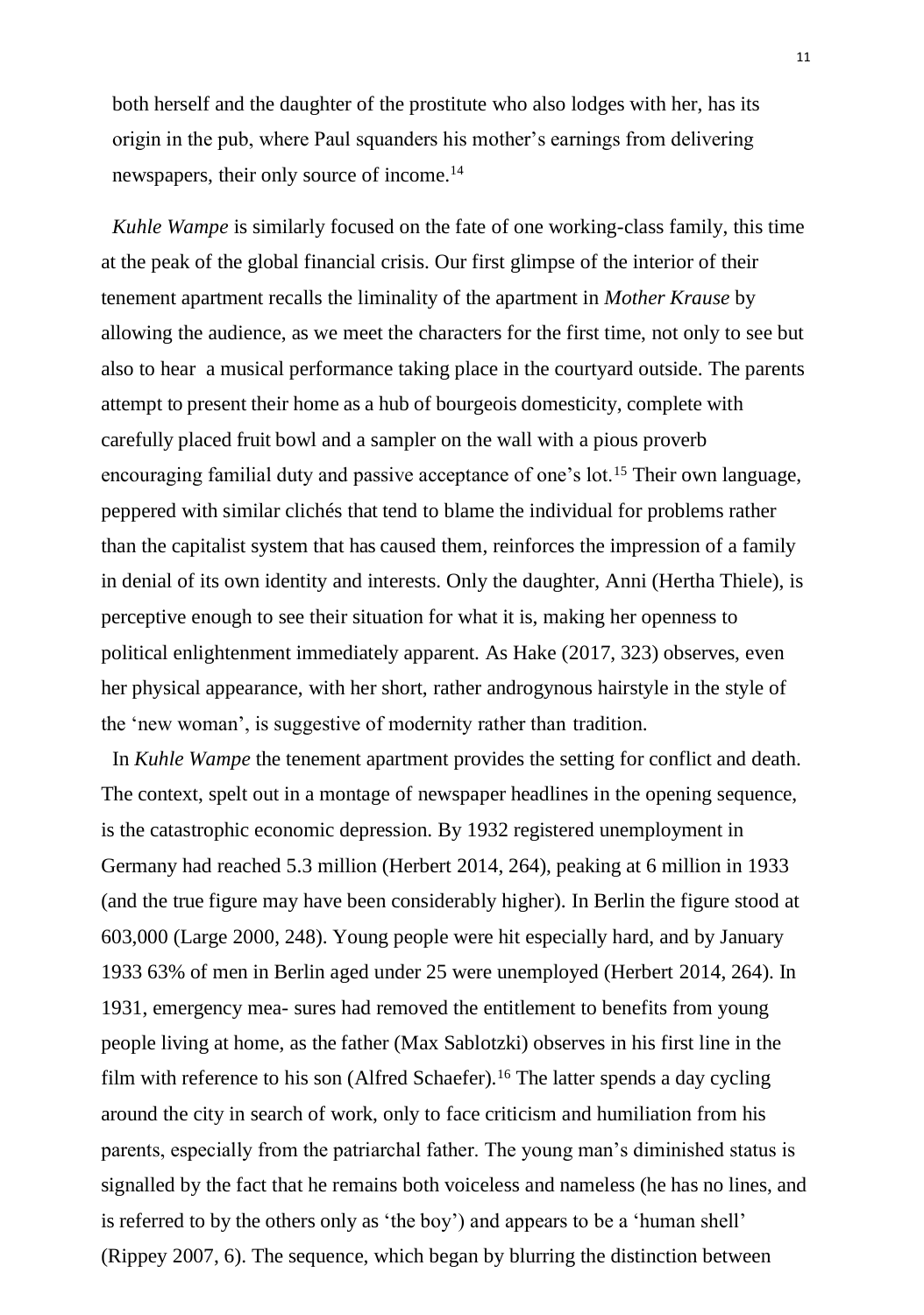interior and exterior space with the sound of the courtyard music, concludes by doing something similar in a much more brutal fashion, when the son commits suicide by calmly stepping out of their fourth-floor window, almost as if he were leaving the room in the conventional way. It is a very public death, his body visible to all in the courtyard; the accompanying shots of gossiping neighbours and children pointing to the apartment clearly imply an absence of solidarity – a key motif – in the workingclass neighbourhood.

*People on Sunday* differs from the two Prometheus films by concentrating on characters who do not belong to the traditional industrial working classes but embody the new urban or white-collar worker: a film extra (Christl Ehlers), a shop worker (Brigitte Borchert), a travelling salesman (Wolf[gang] von Waltershausen), a taxi driver (Erwin Splettstößer) and a model (Annie Schreyer). The film, which as Koepnick [\(2008,](#page-27-0) 239) notes, 'privileges atmospheric detail over narrative causality, chance and play over goal- oriented action', reflects both the freedom and unpredictability of social interactions in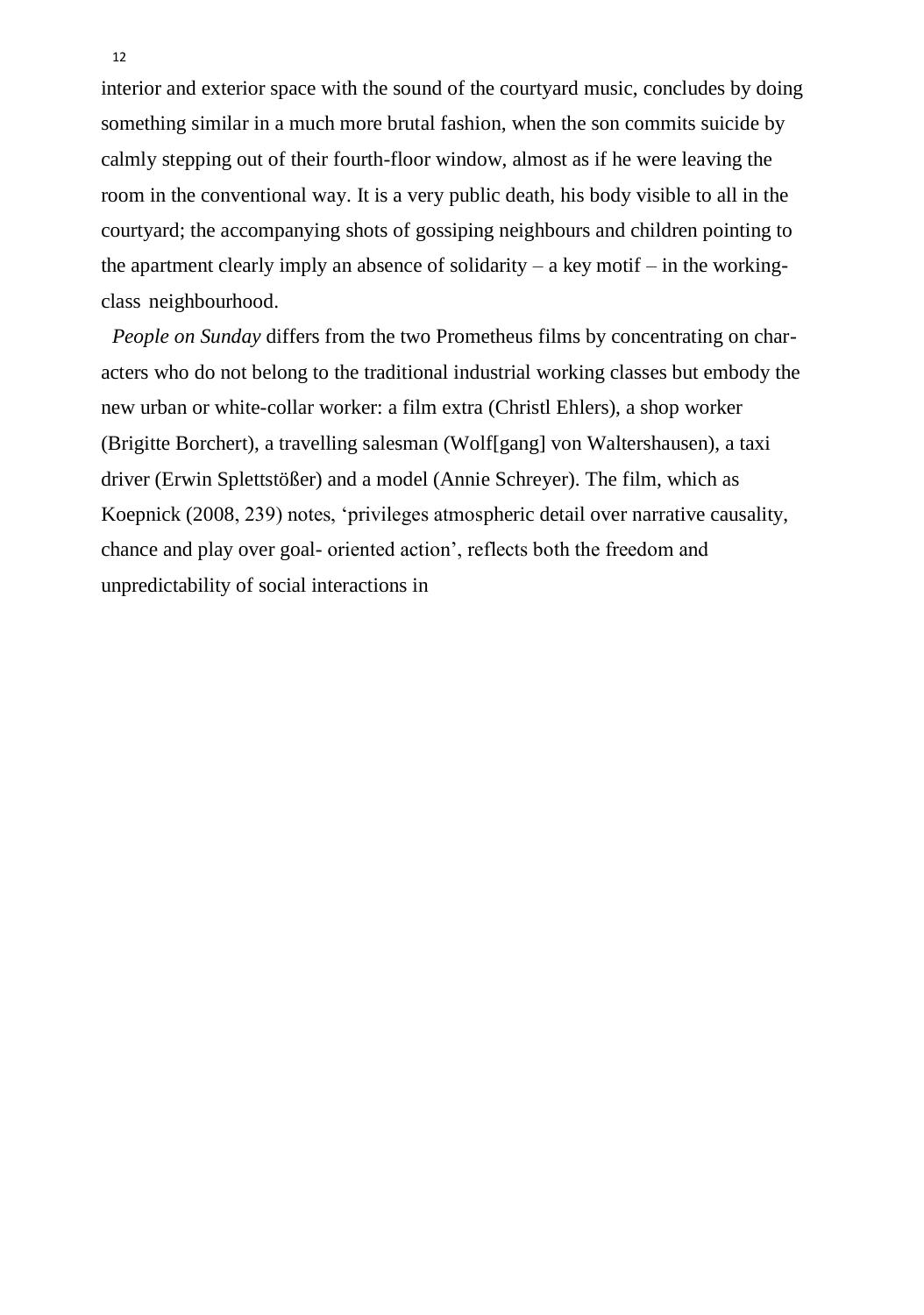the metropolis. An entirely random encounter on the street between Wolf and Christl, picked up by a camera that itself seems to be a 'roaming flaneur' (Koepnick [2008,](#page-27-0) 240), results in four paths converging. Although the film has a romantic subplot, generic expectations are undermined, for example in the slow pan from Wolf and Brigitte's first kiss to an adjacent pile of rubbish, reminding us that this is not 'unspoilt' nature, and the hint at the end that Wolf will choose to go to the football the following week rather than see Brigitte again. Such apparent cynicism contrasts with the tone in *Mother Krause* and *Kuhle Wampe*. Yet *People on Sunday* shares with those two films the desire to overturn conventional expectations of genre, story and happy endings. And in the active experience of leisure the film's characters do undergo a form of transformation, or self- realisation, that is powerful even if it is not political.

<span id="page-12-0"></span>The basis for this transformation depends, as in the other two films, upon spatiotemporal contrast. The characters in *People on Sunday*, whom we only glimpse in their work environments, give the impression of enjoying a degree of financial independence that is entirely absent from the lives of the protagonists of *Mother Krause* and *Kuhle Wampe*. Yet they are all precariously and exploitatively employed; even with the 'eight- hour day', shop workers like Brigitte typically worked 48 hours per week, over six days (Benninghaus [2000,](#page-25-2) 46). Erwin's rented room features at the start of the film as a site of domestic tension, confinement, and petty frustrations at the end of the working week. The scene revolves around points of conflict. Erwin and his girlfriend Annie get annoyed about dripping taps, wardrobe doors that won't stay shut, their plans for the evening and how Annie should wear her hat. Annie is characterised by fatigue and apathy, to the extent that she oversleeps and spends the entire Sunday asleep in bed, whereas Erwin finds active release on a day trip to the Wannsee, the lake to the west of Berlin. Koepnick [\(2008,](#page-27-0) 246) reads Annie's sleep positively, relating it to a reclaiming of the bed as a site of 'rest and relaxation'. Yet its excessiveness, the product of extreme exhaustion, surely has little to do with 'relaxation'; by the time she wakes up the weekend has disappeared. The couple illustrates a distinction that is central to socio- logical thinking about leisure – free time is not the same thing as leisure, which has been defined, for example by the social scientist Rolf Meyersohn (cited by Zuzanek 189), as an active attitude to free time fulfilling specific functions: rest; entertainment; self-realisation; and spiritual renewal. For these purposes, the *Freibad* was an obvious choice.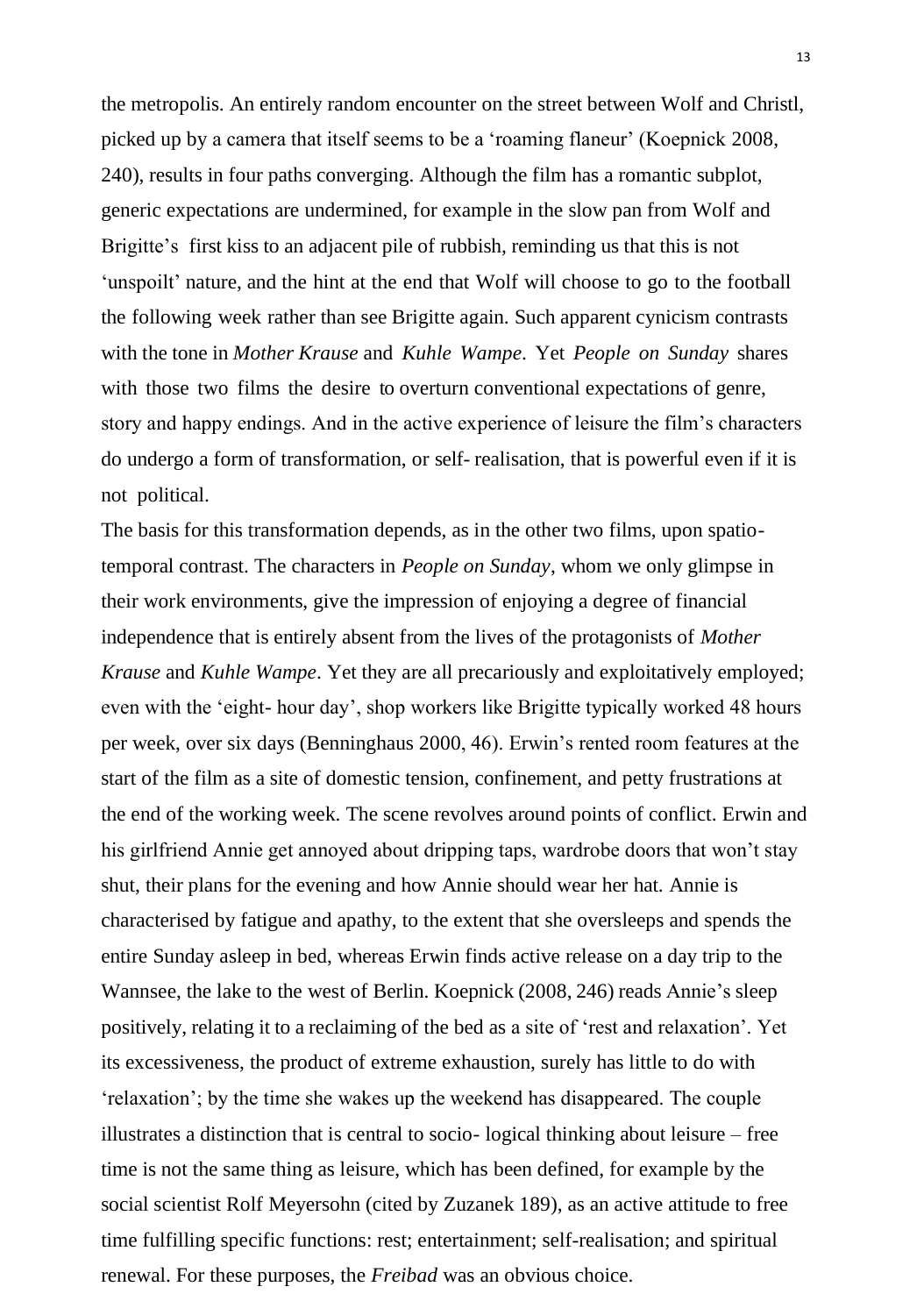#### **Exemplary leisure sites: the** *Freibad***, the demonstration, the sports festival**

<span id="page-13-0"></span>For Berlin's masses, leisure options fulfilling all of Meyersohn's criteria were limited, as many of the most popular leisure spaces, such as the pub, tended to reduce the individual to a passive consumer.[17](#page-25-3) Amongst the most popular, not least because it was cheap, inclusive and family-orientated, was a visit to a *Freibad* or *Strandbad*, an open-air bathing resort with the sort of tourist infrastructure familiar from seaside resorts. The Wannsee serves as the main location for *People on Sunday*, and similar sites play significant roles in the two other films, with the work of Heinrich Zille again offering visual and thematic parallels. Zille [\(1926\)](#page-28-3) had published a volume, *Rund um's Freibad* (*Around the Lakeside*), collecting his many frank, humorous and often risqué depictions of the bustling *Freibad* resorts around Berlin. In *Mother Krause* Jutzi takes particular care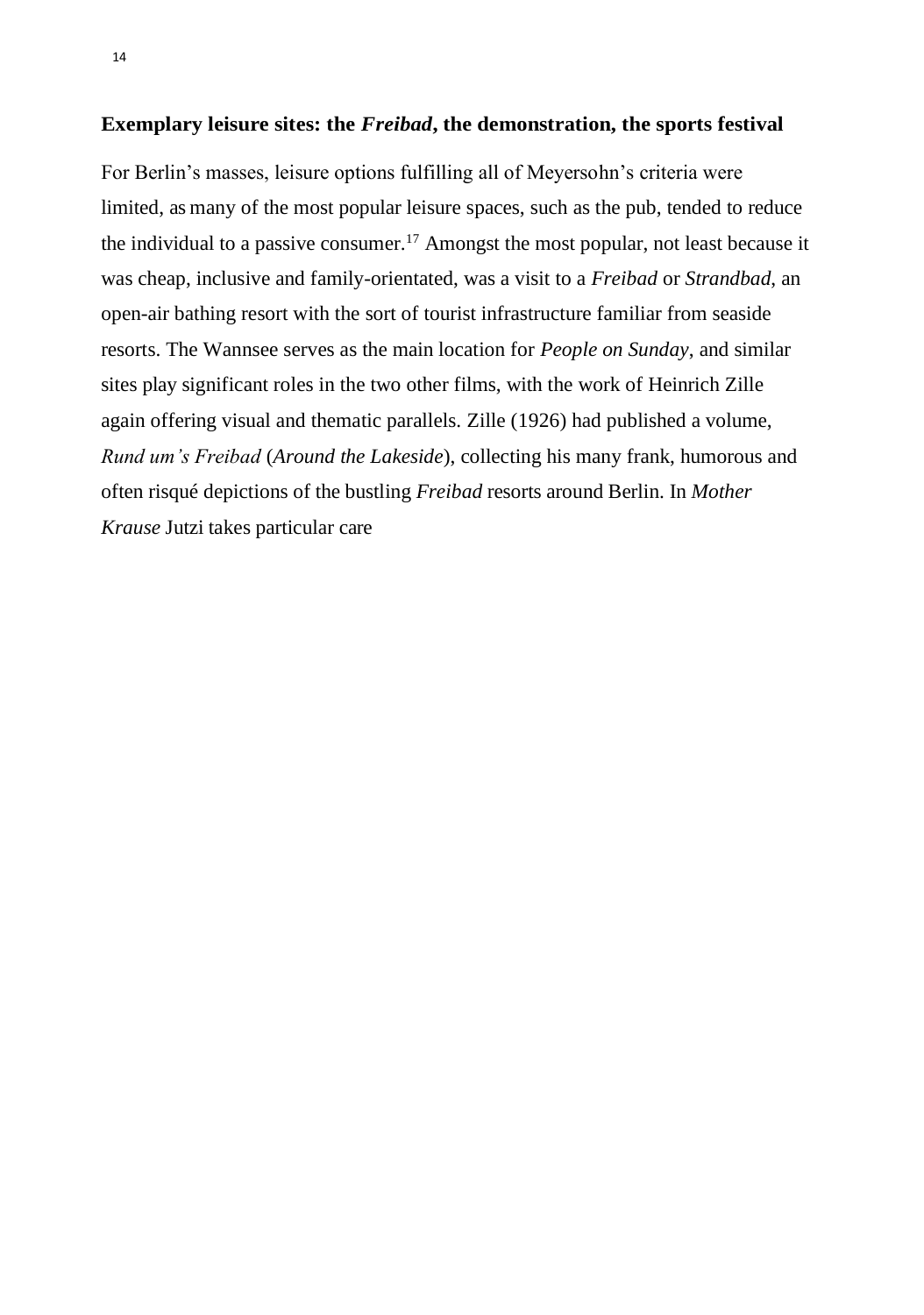to stage the mise en scène of Erna and her boyfriend Max's trip to the lake to recall Zille's depictions of working-class men, women and children at the *Freibad*.

Seaside beach resorts and spas had become popular through the eighteenth and nineteenth centuries across Europe. In Germany, resorts were established from the late eighteenth century on both its North Sea and Baltic coastlines, and became destinations for the well-to-do. For the majority of Germany's working classes, such resorts were both physically remote and unaffordable. Yet there were few alternatives, and in Prussia public bathing in lakes and rivers remained prohibited through to the start of the twentieth century (Dettbarn-Reggentin [1987,](#page-25-4) 5–7). This finally changed in 1907, under public pressure, when the *Strandbad* at the Wannsee opened, a small, fenced-off section of the lake at which bathing in suitably modest swimwear was permitted (Dettbarn- Reggentin [1987,](#page-25-4) 8–9). The popularity of this new venture was immediate and extra- ordinary, with a reported 220,000 visitors making the trip to the Wannsee on one single Sunday (Dettbarn-Reggentin [1987,](#page-25-4) 8). With the Wannsee and Berlin's other lakes accessible via the city's expanding public transport network, a culture of urban summer bathing emerged that is still going strong in Germany today. The resort at the Wannsee was expanded and improved over the following decades, and the original dress codes and suggested separation between genders were gradually relaxed. Thus the characters in *People on Sunday* and *Mother Krause* dress and interact with a striking lack of inhibition. For the urban working classes, in the era before the emergence of affordable travel and package holidays abroad, such day trips offered a unique leisure opportunity and a contrast with the living conditions of the tenement block. In both *People on Sunday* and *Mother Krause*, the socio-cultural meanings encoded in the *Freibad* location have both a spatial and a temporal dimension. As Rob Shields suggests in an analysis of Brighton, such resorts tend to be 'associated with pleasure, with the liminal, and with the carnivalesque' (Shields 73). On the one hand, the lake and beach offer a topographical contrast with the built environment which the characters usually occupy – hence the pronounced sense of space emphasised by the cinematography of *People on Sunday* in particular, in which there is surprisingly little evidence of crowds. On the other hand, they exist outside 'everyday' reality, defined by the chronological routine of work (or the search for work), and prompt our adult characters to become childlike and joyful, behaviours we see in both of the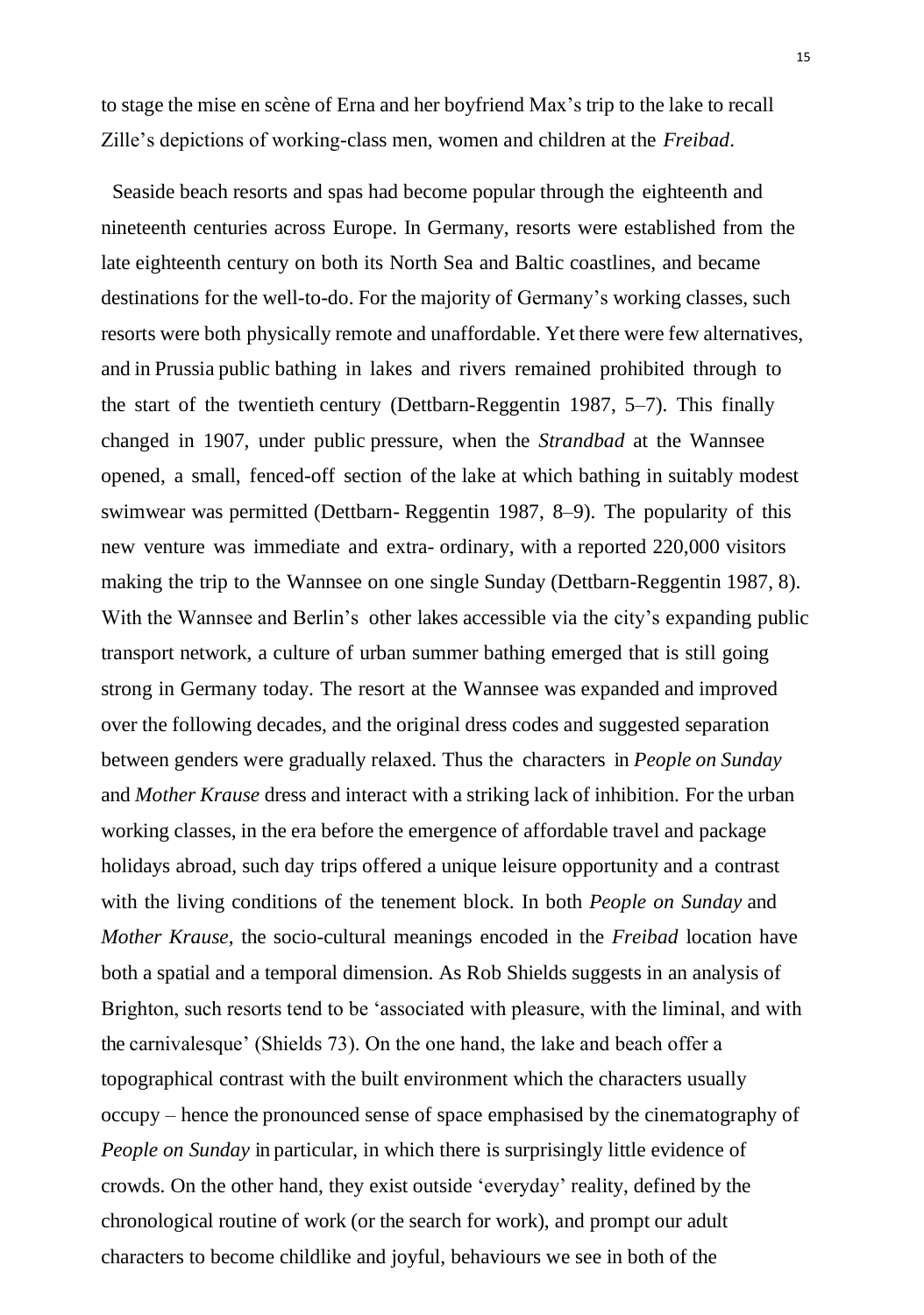aforementioned films. Shields' reading the beach 'as a site fit for leisure' (Shields 75) is relevant here: 'a socially defined zone appropriate for specific behaviours and patterns of interaction outside of the norms of everyday beha- viour, dress, and activity' (Shields 75). Zille documents this phenomenon, and makes much of the sensual and emotional impacts of the resort – for example in the pleasurable breaking of taboos relating to dress.

*People on Sunday* offers parallels to this. The cinematographer Eugen Schüfftan's frequent close-ups make the film unusually intimate and emotional. This is particularly evident in the sequence following the work of a photographer at the *Freibad* as a diverse range of visitors strike a pose directly to camera, pulling faces and playing roles in ways that evidently take them beyond their everyday identities. Likewise, Schüfftan's camera lingers throughout on the faces of the four young characters, their emotions and expres- sions so easy to read that intertitles can be kept to an absolute minimum. It's true that there are hints throughout of their 'day job' identities – record shop assistant Brigitte brings along a gramophone and records, taxi-driver Erwin delights in taking charge of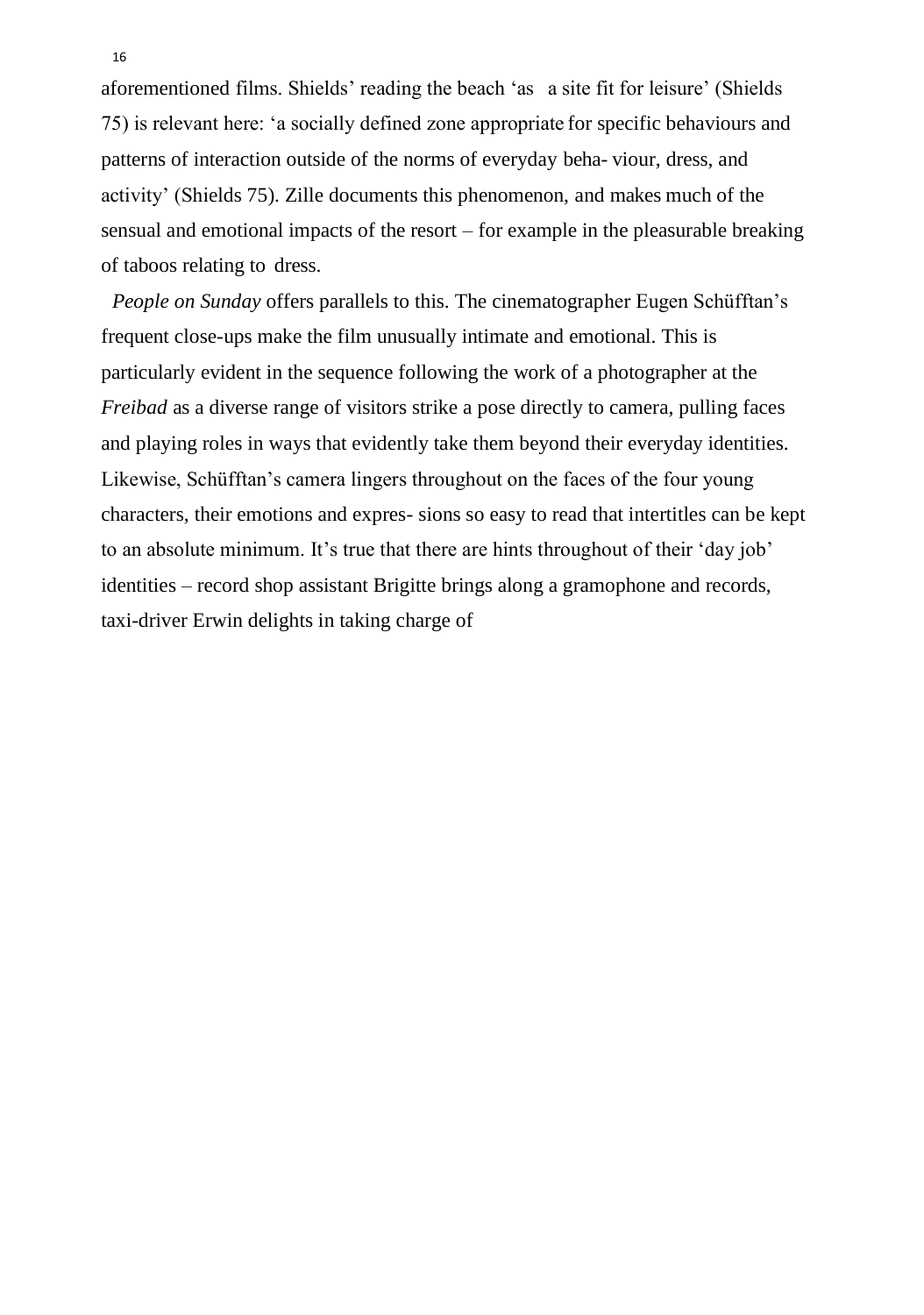a pedal-boat. Hake suggests, echoing left-wing criticism of the film in 1930, that the film shows leisure as an extension of capitalism, not as an escape or alternative to it ('the reproduction of labor power in the name of profit maximisation', Hake [2017,](#page-26-1) 326). Yet the film surely invites us to view leisure as having intrinsic value; it is positively transformative, allowing a more spontaneous and authentic version of the self to emerge. This is, perhaps, the implication of the motif of the chrysalis that attracts Christl's interest at the start of the film. That this self is dormant (or cocooned) during the week is indicated by the film's conclusion, when, following the return to the city and to 'reality', the final intertitles announce: 'And then on Monday / back to work / back to everyday life/ back to weekdays / 4 million people once again wait for the next Sunday.' This final line reminds us of the universalising title and the film's desire to serve as a general document of leisure time. It clearly lacks, in contrast to the two socialist films, any sense that the pattern of the week could or even should be changed – in this film it is people who have the capacity to change, not the world.

In *Mother Krause*, the most positive strand in the narrative relates to the burgeoning relationship between Erna and the worker Max (Friedrich Gnass). Their visit to a *Freibad*, anticipating *People on Sunday*, likewise offers the young lovers a sense of escape from routine. Indeed, it is noticeable that the relationship between the socialist Max and the politically naive Erna develops through a series of encounters in urban leisure spaces in which identities become fluid  $-$  – they meet at a fairground, fall in love at the lakeside, and get engaged at a neighbourhood garden party. Silberman [\(2008,](#page-28-0) 314) suggests that the 'beautiful images of nature' in such scenes imply that the 'everyday working world' is an 'oppressive world to be tolerated' (314), presumably in the assump- tion that the availability of leisure time and space can offset the misery of the rest of the week, as it seems to in *People on Sunday*. In fact, the film makes clear that Erna's political conversion has an emotional as well as an intellectual basis, and is facilitated rather than hindered by her experience of leisure spaces. A significant moment in this regard comes immediately after Erna narrowly escapes being raped. In a dramatic sequence employing rhythmic montage reminiscent of Eisenstein, she joins Max at a political demonstration, a form of leisure space in which pleasure is not the ostensible purpose, but a side-effect. The distinction between leisure and activism was often blurred within the workers' movement, and Geary [\(2000\)](#page-26-7) notes that 'demonstrations and festivals frequently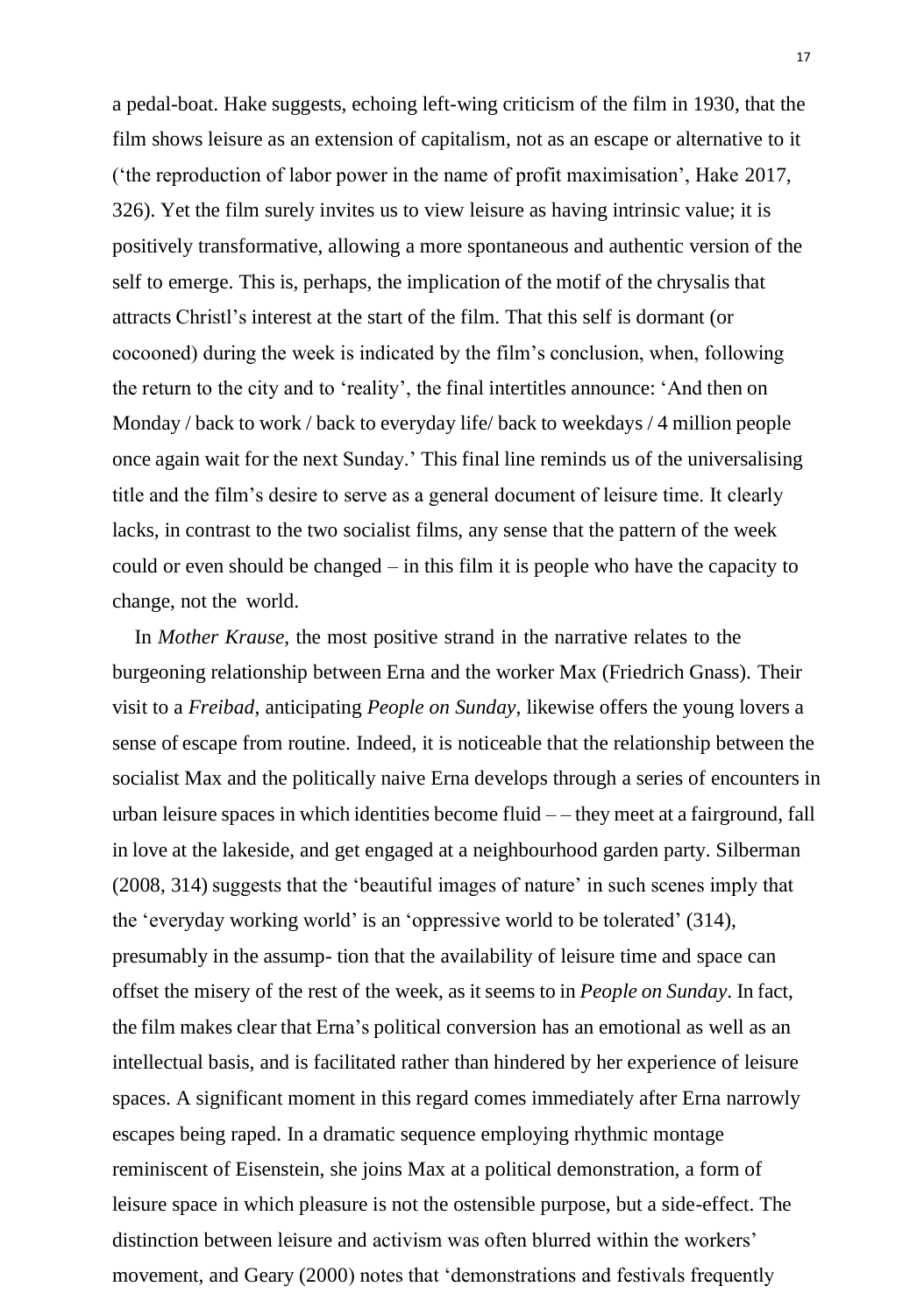involved the whole family, unlike most pub-based activities'. This may have been true of SPD activism earlier in the century, but the KPD in the Weimar Republic was dominated by men, and as Michaelis [\(1980,](#page-27-10) 164) observes of the scene in *Mother Krause*, the vast majority of the demonstrators seem to be men. The scene is therefore exemplary both in terms of gender inclusivity and political awakening, all the more so as it is presented as both the rational and emotional consequence of Erna's decision toresist the abusive patriarchy represented by the pimp/lodger. As Erna joins in the singing of the *Internationale* we see her feet gradually fall into step with the other marchers, and the audience recognises that her personal, romantic fulfilment coincides with her entry into a political community. Yet although the film ends with a reprising shot of Erna's marching feet, the scene is not the 'final sequence' of the film, as Silberman [\(2008,](#page-28-0) 314) claims, and as Kémeny, writing in the *Rote Fahne* (Durus (Kémeny), 1/1[/1930\)](#page-26-3), suggests it should have been – Erna's 'conversion' offers hope, but the film concludes with her mother's death, a bleak reminder of social reality and an emotional call to arms.

<span id="page-17-0"></span>The narrative arc of *Kuhle Wampe*, made close to the peak of the unemployment crisis of the early 1930s, parallels that of *Mother Krause* in key respects, as the factory worker Anni moves from abject despair to a tentative sense of hope, in her case facilitated by an inspirational Sunday at a workers' sport festival. In this film, too, the lakeside resort plays a pivotal role, but in a way that effectively re-codes the spatio-temporal values that are attached to it as a leisure site. 'Kuhle Wampe' was the name of one of Germany's oldest dedicated campsites, founded in 1913 on the southern shore of the Müggelsee lake. When the Bönike family find themselves unable to pay their rent, the legal system treats them brutally, judging their misfortune to be 'their own fault', and they are evicted from their apartment. Their only option is to move to the campsite, with all their belongings, on an indefinite basis. This scenario had a factual basis; the economic crisis saw homelessness soaring throughout Germany, with thousands taking up unregistered residence in such camps, or in summer houses, allotments and the like. Although there is anecdotal evidence that some residents at the Kuhle Wampe site may have quite enjoyed being away from the city, surrounded by nature (Large [2000,](#page-27-7) 249), *Kuhle Wampe* plausibly documents the psychological consequences of a surplus of 'free' or 'discretionary' time. Foucault, in his account of 'heterotopias', observes that both holiday resorts and festivals are by definition temporary, related 'to time in its most fleeting, transitory,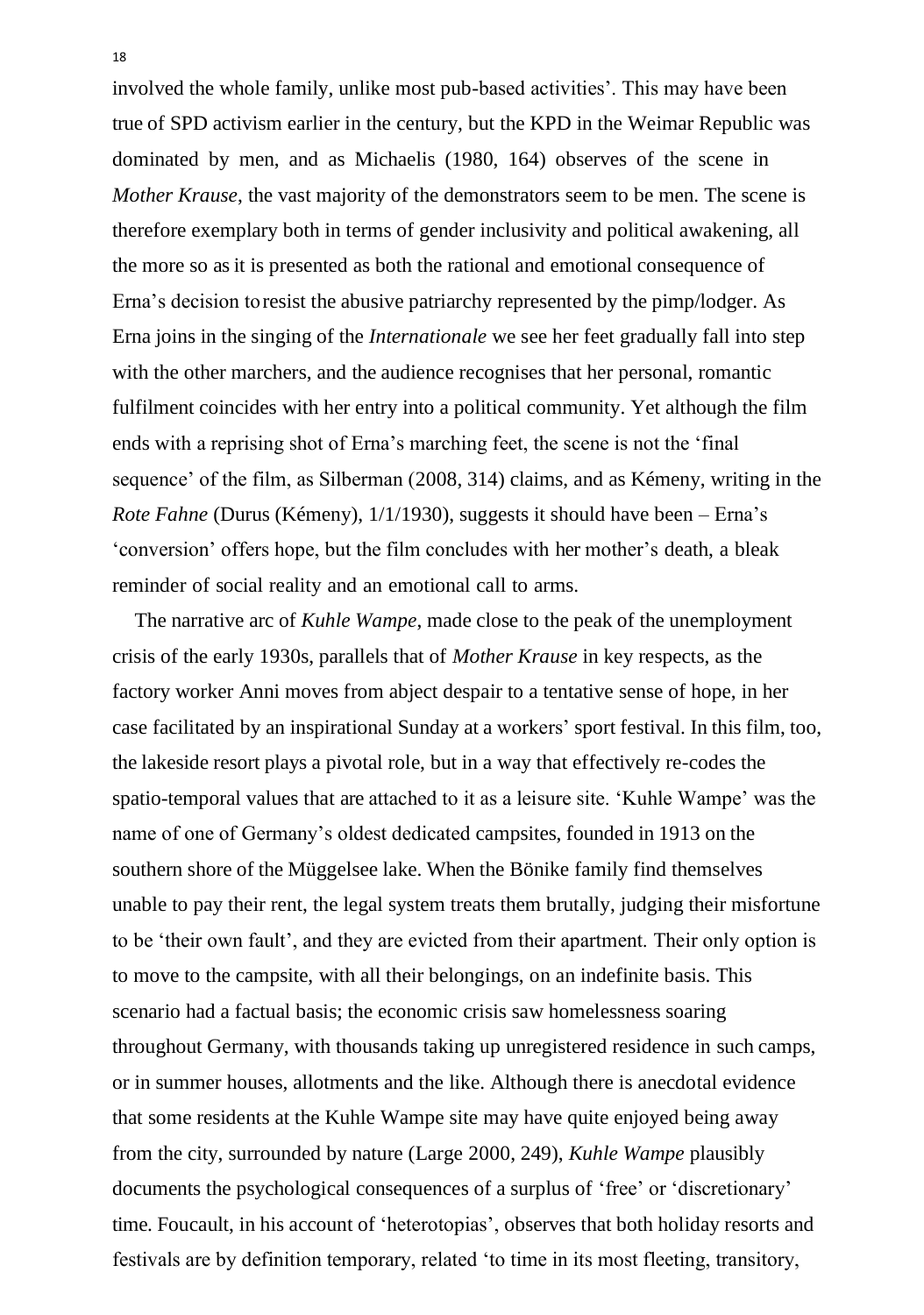precarious aspect' (Foucault [1986,](#page-26-11) 26). A campsite would seem to be doubly defined by imperma- nence, both physical (tents as accommodation) and temporal (the finite duration of a weekend or holiday). An open-ended residence there, without structure or purpose, results in a space intended for pleasure becoming oppressive. Thus Anni's father becomes ever more threatening and abusive, and her relationship with her boyfriend Fritz (Ernst Busch), by whom she is now pregnant, becomes fractured. This is consistent with numerous surveys examining experiences of life satisfaction; as Jiri Zuzanek (189) notes: 'It seems that the developmental potential of free time materializes only when juxtaposed with the world of necessity'. This is a variation on Marx's observation about the 'realm of freedom' – leisure is defined as an experience that co-exists with the 'necessary' world that includes work.

For Anni, things change with her involvement with Worker Sports, which is thema- tically introduced by a montage of industry and offers her a time-orientated structure and purpose. This, rather than her alienated paid labour, represents the world of necessity, of meaningful (even if unpaid) work. Alongside the developmental benefits of active leisure we see it enable 'the cultivation of [a] physical and mental self' (Zuzanek 189). When Fritz goes looking for Anni at the workers' club, presented to the viewer as a hive of activity in preparation for the sports festival, he implies that she is 'wasting' her time there. Kurt, one of the group's leader-figures, objects, stating: 'She's one of us and is working.' The phrase emphasises not only belonging ('one of us') but also work.

<span id="page-18-0"></span>The penultimate section of the film, focused on the worker sports festival, starts and ends with a performance of Brecht and Eisler's anthemic 'Solidarity' song. In keeping with the film's working title *Weekend – Kuhle Wampe* (Dümling [2001,](#page-25-5) 197), which had highlighted the importance of leisure time, the original version of the song ('Sonntagslied der freien Jugend'/'Sunday song of the free youth') dramatises a simple, positive contrast between a 'grey week' and the 'red weekend' in the first verse. In the version performed by Ernst Busch in the film, the opening verse, which is, unusually, *preceded* by the chorus with its emphasis on 'Solidarity', presents the work/leisure binary slightly differently: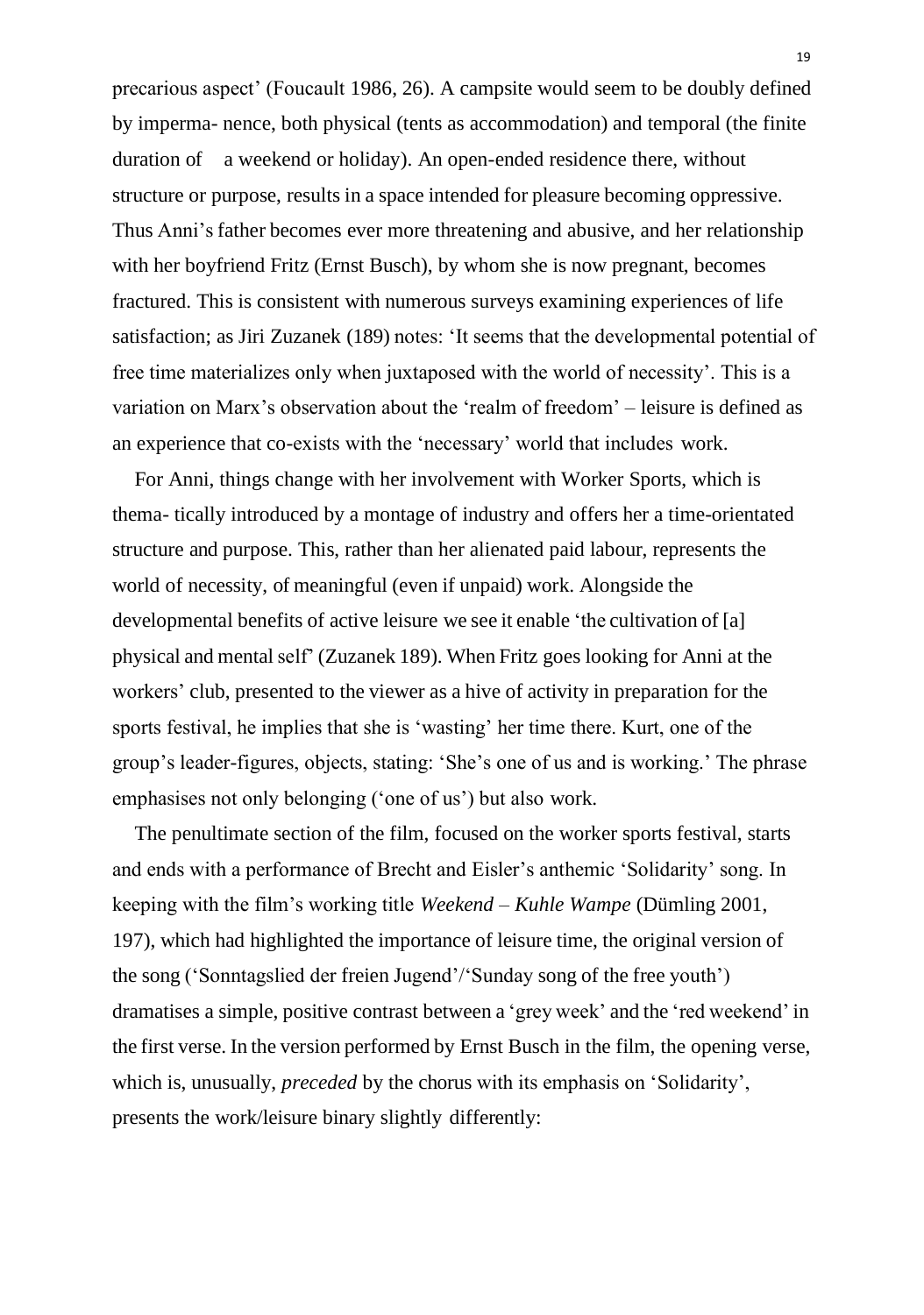Erstens sind hier nicht wir alle Zweitens ist es nur ein Tag Wo die Arbeit einer Woche Uns noch in den Knochen lag. (Gersch and Hecht eds [1969,](#page-26-5) 62) (Firstly, not all of us are here Secondly, it's only one day, When a week of work Still sits in our bones.)

This emphasises both the need for recovery from the brutality of the working week (in the capitalist system) but also that this is an almost impossible task. It will only be made possible through collective action and 'solidarity' – the chorus provides the answer to the problems posed.[18](#page-25-6)

Of the films under discussion *Kuhle Wampe* seems to owe least to Heinrich Zille, as the redemptive, heterotopic qualities of the spaces celebrated in his work, both 'semi- public' spaces such as courtyards and leisure sites like the campsite, are seen to disappear when they are inescapable or permanent. Similarly, the potentially liberating act of riding a bicycle becomes, for the desperate young men who spend their days riding the streets in search of work, a symbol of circularity, dehumanisation and pointlessness. Brecht himself (Gersch and Hecht eds [1969,](#page-26-5) 90), reflecting on the cycling sequence in the film, notes how the activity has become itself a form of 'work' ('the search for work as a form of work'), albeit in an unproductive and alienating form. Whilst the rhythmic montage and Eisler's score are suggestive of action and movement, the cinematography, presenting the bicycles in almost-abstract close-up, suggests mechanisation and repetition. Redemption comes through political engagement as physical, lived experience in the workers' sport festival, which was staged for the film with the co-operation of some 4,000 members of the Arbeiter-Turnund Sportverein Fichte Berlin, the largest worker sports club in the country.

Sport, despite Kracauer's bemusement, was not chosen as the film's key motif for frivolous or aesthetic reasons. As already noted, workers' sport, which had boomed with the eight-hour day, had a tradition in Germany stretching back many decades. Those on the left, both Social Democrats and Communists, valued sport as a means of fostering wellbeing, solidarity and class consciousness among workers, and the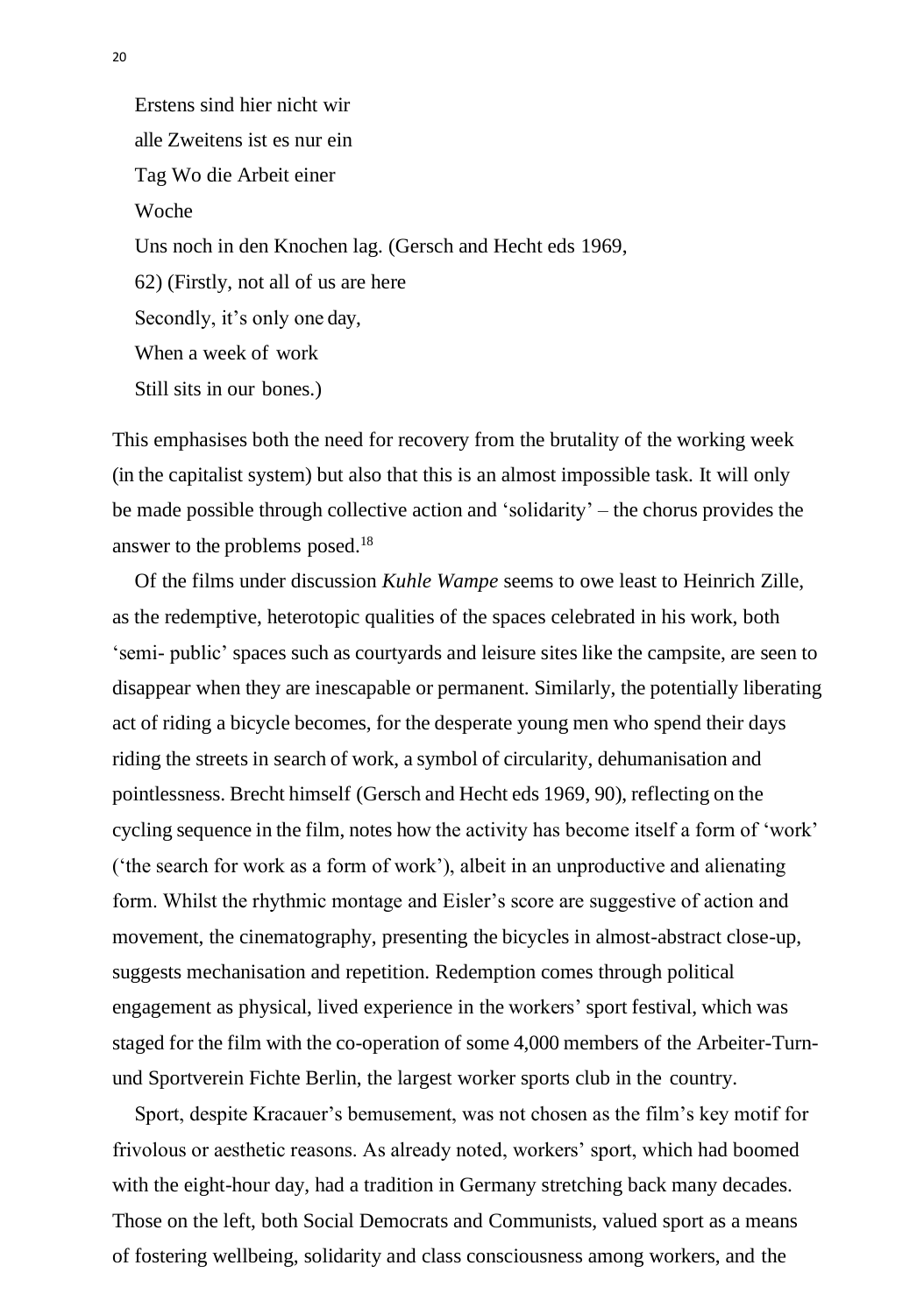<span id="page-20-0"></span>workers' sport movement in Germany did not split along party lines until the very end of the Weimar era (A. Krüger [1996,](#page-27-11) 14). In general, socialists of all types were against the capitalistic commercialisation of professional sport as a form of mass entertainment, and instead encouraged participation and team spirit at grass-roots level. They also rejected the cult of individualism in sport, tending to discourage competition and metrics such as records (A. Krüger [1996,](#page-27-11) 13–14). The worker athletes' club in *Kuhle Wampe* is noticeably emblazoned with a slogan confirming this principle: 'Arbeitersport bekämpft Rekordwahn' ('Workers' sport against the craze for records').

The sports festival in *Kuhle Wampe* therefore stages leisure time idealistically as an holistic, dynamic and above all collective experience. Anni's participation takes her for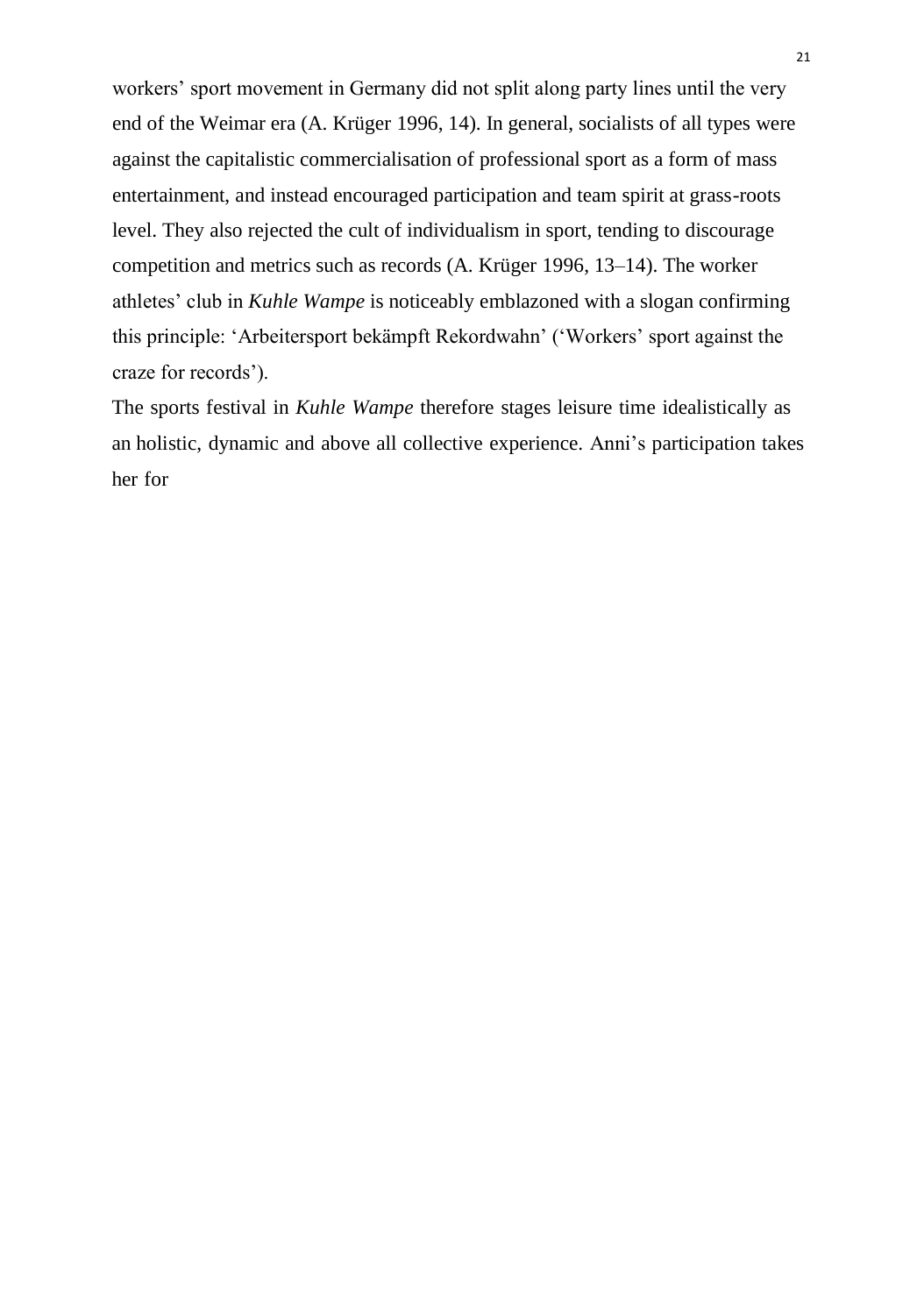the first time outside the structures of family, work and industrial society. Undoubtedly, the sequence has a utopian quality. Although public spaces such as courtyard and the lakeside have functioned as sites of conflict in this film, the festival is able to transform other public spaces (the river, the road) and create a sort of disruptive 'placeless place' (Foucault [1986,](#page-26-11) 24) or 'other' space.[19](#page-25-7) It takes its inspiration from successful eventssuch as the International Worker Olympics, which had taken place in Frankfurt in 1925 in front of 150,000 spectators (A. Krüger [1996,](#page-27-11) 17). Competitive racing is not absent, but is accompanied by more inclusive, cultural activities such as marches and agitprop theatre performances. The depiction of the sporting action emphasises both the joy of movement and the theme of 'solidarity' rather than individual victory and glory. Although the montage of motorbikes, rowers and swimmers, recalling Futurist aesthetics, is accom- panied by a song ('The Sports Song') encouraging a victorious mentality ('Learn to win'), it is noticeable that the ceremonials involve every competitor receiving applause, and not just the victors. The contrast with the static 'everyday' life of the characters, which has been characterised by stagnancy and work, where it can be found, that is repetitive and stultifying, is stark. There is undoubtedly also an ironic visual parallel between the cycling motif from the start of the film, associated with the soul-destroying search for work, and the joyous motorcycle racing at the festival.

## **Conclusion**

*Kuhle Wampe*, unlike both *People on Sunday* and even the politically committed *Mother Krause*, dares to imagine that leisure can have a transformative effect that extends beyond the 'red weekend'. While *Mother Krause* concludes with a moment of bleak horror that is only partially balanced by a reminder of Erna's conversion to the cause, and *People on Sunday* concludes with a return to the 'everyday life' of weekdays, *Kuhle Wampe* closes with political discourse and a call to action (to 'change the world') that is directly addressed to the audience. Despite these differences of tone in their respective endings, the three films, as I have argued, offer close parallels in their playful documentary style – what a contemporary review of *Mother Krause* referred to as a 'spirit of truth' (Freund and Hanisch [1976,](#page-26-2) 132) – and in a shared vision of active leisure as a means to self- actualisation. In the repetition of images of autonomous movement – walking, running, marching,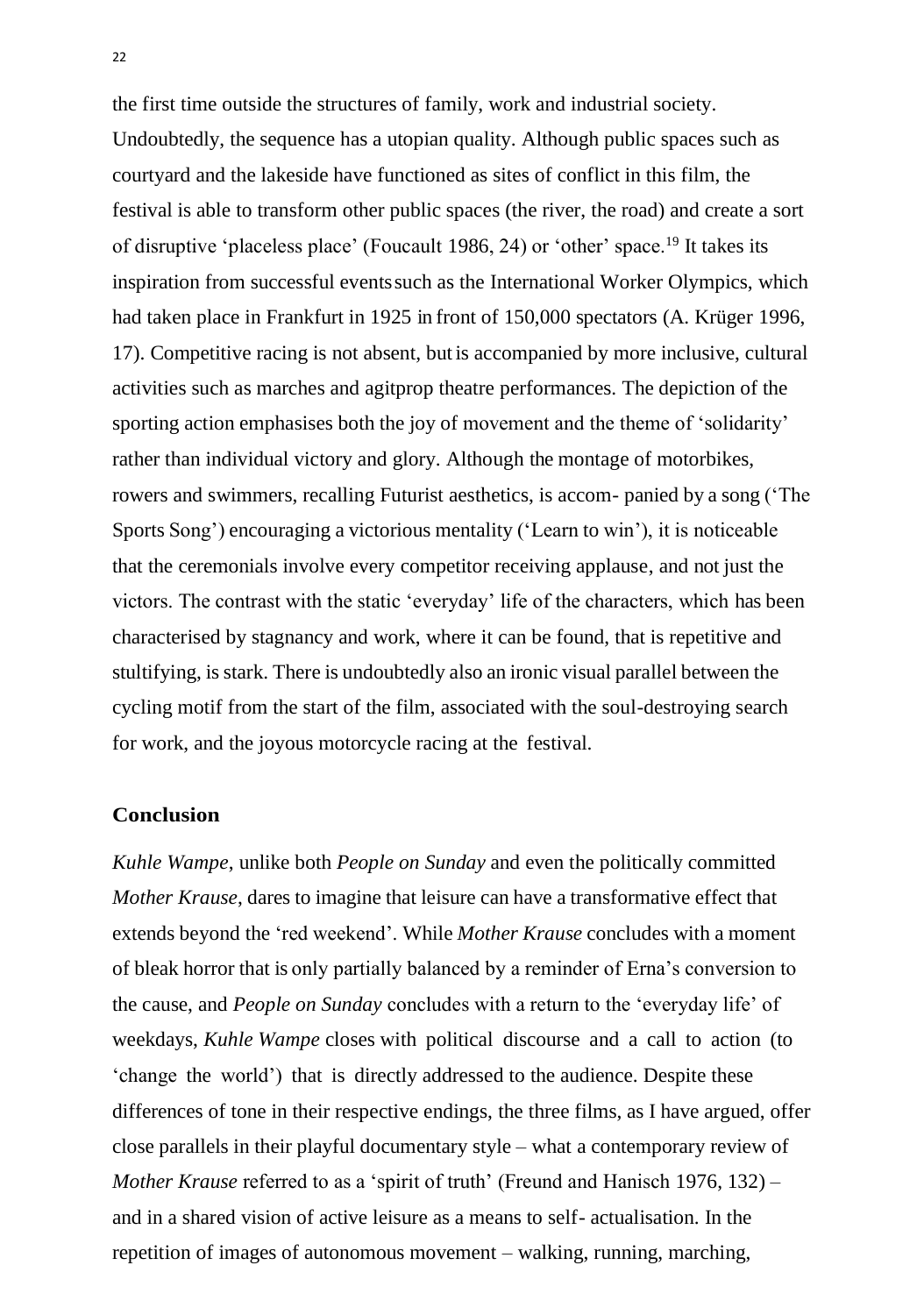swimming, rowing – the films also plot journeys of a more symbolic nature. They each map the trajectory of their chief characters from enclosed, private space to open, public space, and from time as a means of control and restriction to a 'free' time that is as much a state of mind and an attitude as it is a point on the clock or in the calendar. *Kuhle Wampe* may differ by inviting the viewers, directly, to take action and to change what they do not like about the world, yet each film makes the case for the transformative power of the 'other space' of leisure time. Of course, just a few short years later the Nazis were in power in Germany and championing a divisive and instrumental vision of sport and leisure as a means of exerting and extending political control. Their vision of the submissive, disciplined and obedient body, and of homogeneous cheering crowds, made visible by Leni Riefenstahl in her notorious films of the 1930s, has tended to obscure the memory of these earlier depictions of working-class Germans at play. Indeed, the role played by leisure remains underexplored in the scholarship on the cultural responses to working class life in Germany and elsewhere. My discussion in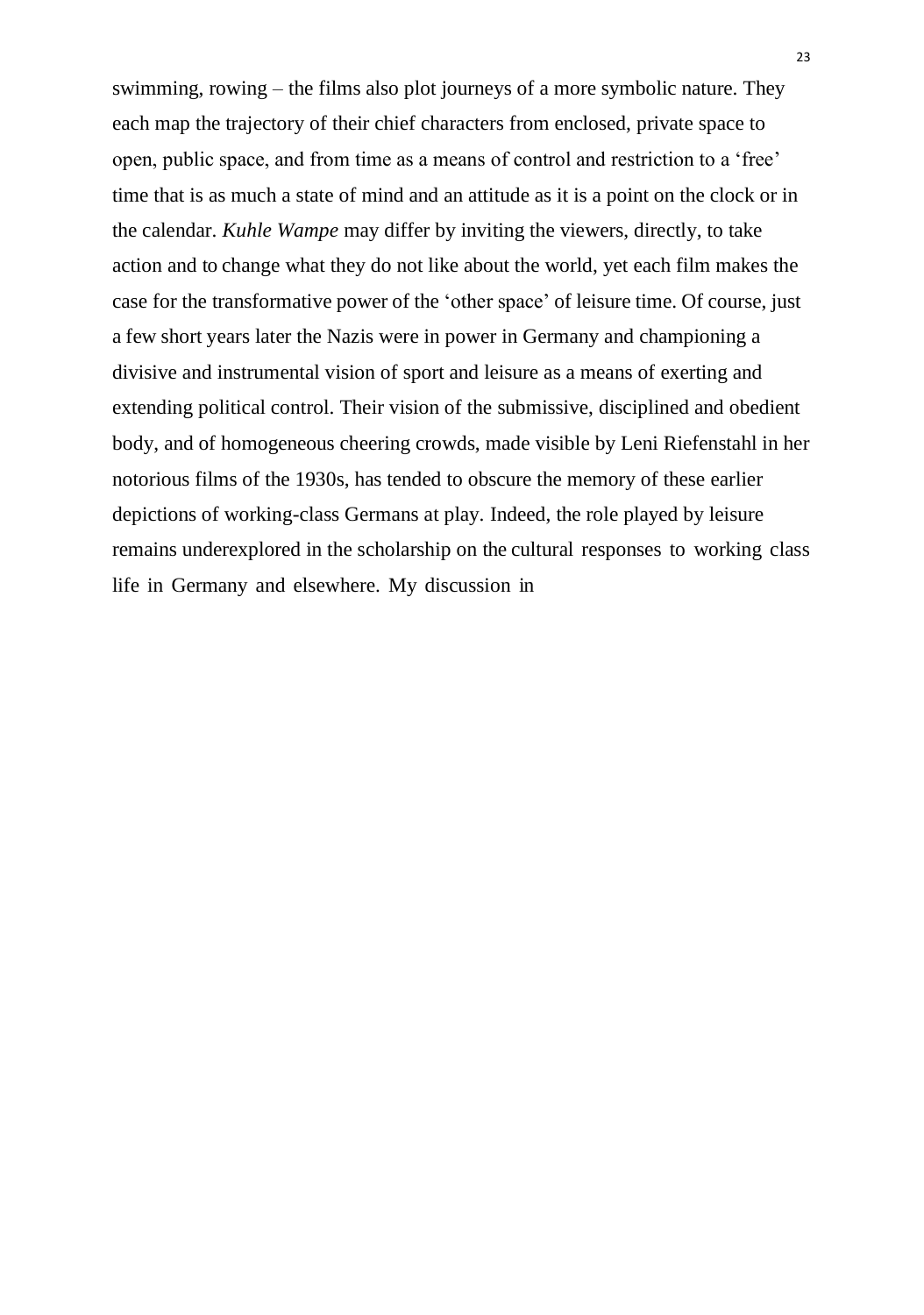this context of these three important films will, I hope, help to offer a corrective and to open up this field for further examination.

## <span id="page-23-0"></span>**Notes**

- 1. The original UK title of *Kuhle Wampe* was *Whither Germany?*.
- 2. Many surveys of Weimar cinema, from Kracauer's classic study to more recent monographs by Elsaesser and Kaes, pay relatively little attention to these films. An exception is repre- sented by the 2008 volume on the 'classic films' of Weimar cinema edited by Noah Isenberg, which includes chapters on both *People on Sunday* (Koepnick [2008\)](#page-27-0) and *Kuhle Wampe* (Silberman).
- <span id="page-23-1"></span>3. It produced fourteen such films in total, the last being *Kuhle Wampe*, during the making of which the company declared itself bankrupt. See (Mühl-Benninghaus [2012,](#page-27-2) 49; Silberman 213).
- <span id="page-23-3"></span><span id="page-23-2"></span>4. I present quotations from German in (my own) English translation throughout. In the case of film titles I use the established English translations where they exist.
- <span id="page-23-4"></span>5. Michaelis [\(1980,](#page-27-10) 106–7) sees *Mother Krause* as a reaction against the sentimentality of earlier 'Zille films' (e.g. *Die Verrufenen* (*The Slums of Berlin*), dir. Gerhard Lamprecht, 1925; *Die da unten* (*Those at the bottom*), dir. Victor Janson, 1926).
- 6. The question of whether the film's political message is consistent with Heinrich Zille's beliefs was a subject of some controversy, with Zille's family publicly disowning the film (see Freund and Hanisch eds. [1976,](#page-26-2) 165).
- <span id="page-23-6"></span><span id="page-23-5"></span>7. There were exceptions, notably *Die letzte Droschke von Berlin* (*The Last Horse Carriage of Berlin*, dir. Carl Boese, 1926), which establishes its Berlin setting with extensive location footage and was conceived as a realist companion piece to *The Last Laugh*.
- <span id="page-23-7"></span>8. This commitment to a form of social realism was undoubtedly also informed by its two executive producers/advisers, the socialist artists Otto Nagel and Käthe Kollwitz, the latter known for her emotive portrayals of suffering, especially of mother figures and children.
- 9. A volume presenting a detailed transcript of *Mother Krause* alongside critical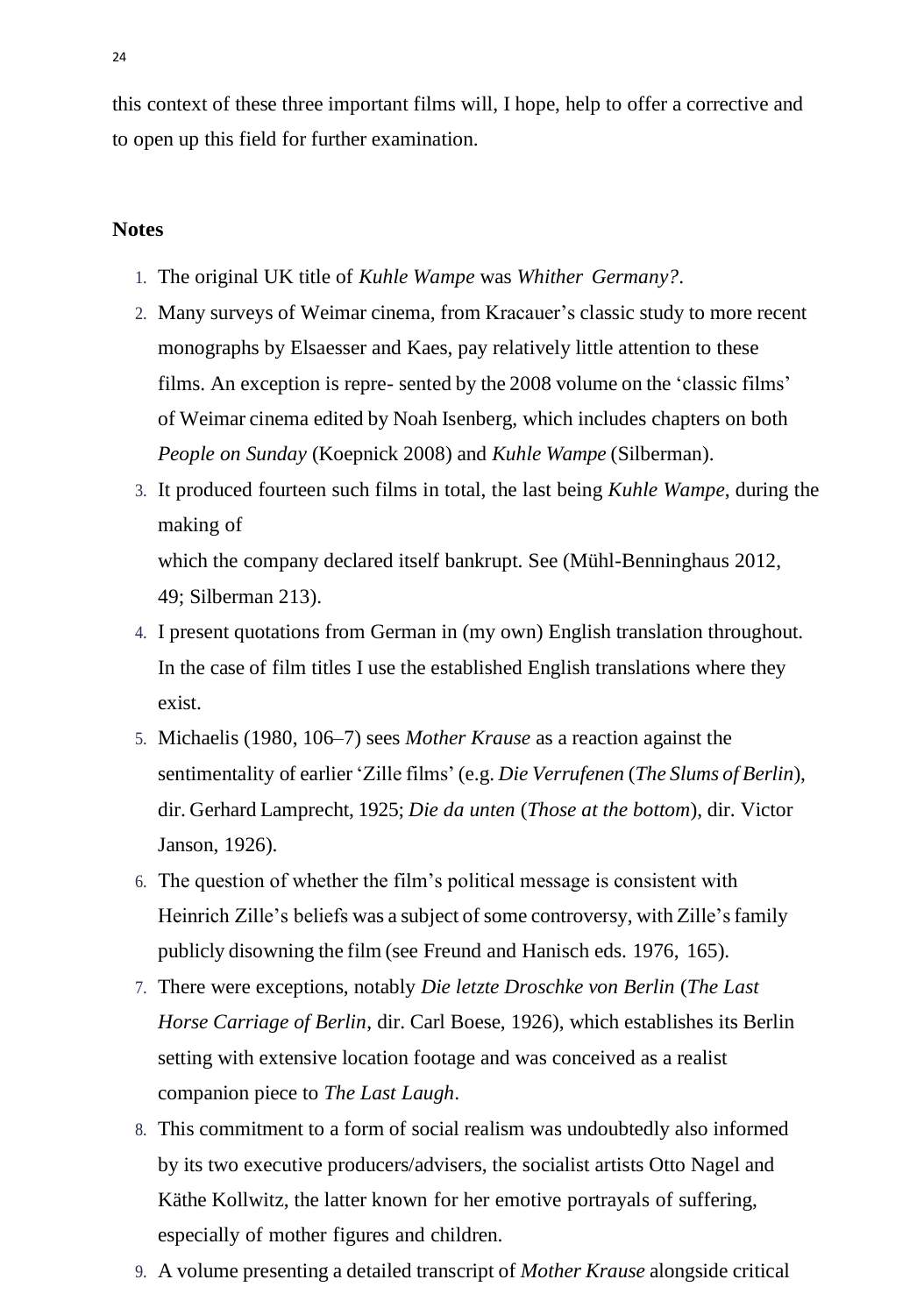and contextual

<span id="page-24-0"></span>materials was published in in the GDR in 1976 (Freund and Hansich eds [1976\)](#page-26-2). In theFRG, Margo Michaelis' scene-by-scene analysis of the film as an 'exemplary' work of realism, first published in 1978 (Michaelis [1980\)](#page-27-10), remains the most substantial engagement with thefilm.

- <span id="page-24-8"></span>10. Although Robert Siodmak and Ulmer were credited with direction and Wilder and Curt Siodmak with the writing, the precise distribution of roles and duties among those involved remains unclear. Ulmer and the theatre producer and author Moritz (aka Moriz) Seeler were listed as producers, with the former claiming chief responsibility for organising and finan- cing a one-off 'studio', Filmstudio 1929, for the production and distribution of the film (Seidman [1977,](#page-28-4) 5, 39). For further insights into the highly unusual collaborative methods used by the team and cast see also Gerald Koll's short documentary film *Weekend am Wannsee* (2000), which features interviews with both Brigitte Borchert and Curt Siodmak, included as an extra in BFI Blu-Ray release of *People on Sunday*.
- <span id="page-24-1"></span>11. The credits read like a 'who's who' of leftist culture in the Weimar Republic: the Bulgarian- born director Slatan Dudow, co-writers Bertolt Brecht and Ernst Ottwalt, composer Hanns Eisler, a cast including Hertha Thiele and Ernst Busch, and songs performed by Helene Weigel and Ernst Busch.
- <span id="page-24-7"></span><span id="page-24-2"></span>12. T. F. Rippey, for example, reads *Kuhle Wampe* as an ambivalent response to Weimar body culture. Christoph Schaub has examined the film's modernism in relation to 'the aesthetics of working-class performance practices' (Schaub [2018,](#page-28-5) 328), which are particularly evident in the sequence set at the sport festival.
- <span id="page-24-4"></span><span id="page-24-3"></span>13. 'Eight hours' labour, eight hours' recreation, eight hours' rest.' First coined by Robert Owen, 1817.There is a distinct echo here of a similar situation in F. W. Murnau's film *Phantom* (1922), based on Gerhart Hauptmann's novel and Expressionistic rather than realist in tone, in which a son commits a robbery in desperate attempt to find money to repay a debt.
- <span id="page-24-6"></span><span id="page-24-5"></span>14. The sampler reads: 'Beklage nicht den Morgen, der Müh und Arbeit gibt, es ist so schön zu sorgen für Menschen, die man liebt.'/'Don't complain about the morning which brings you toil and work, as it's so nice to care for those you love.'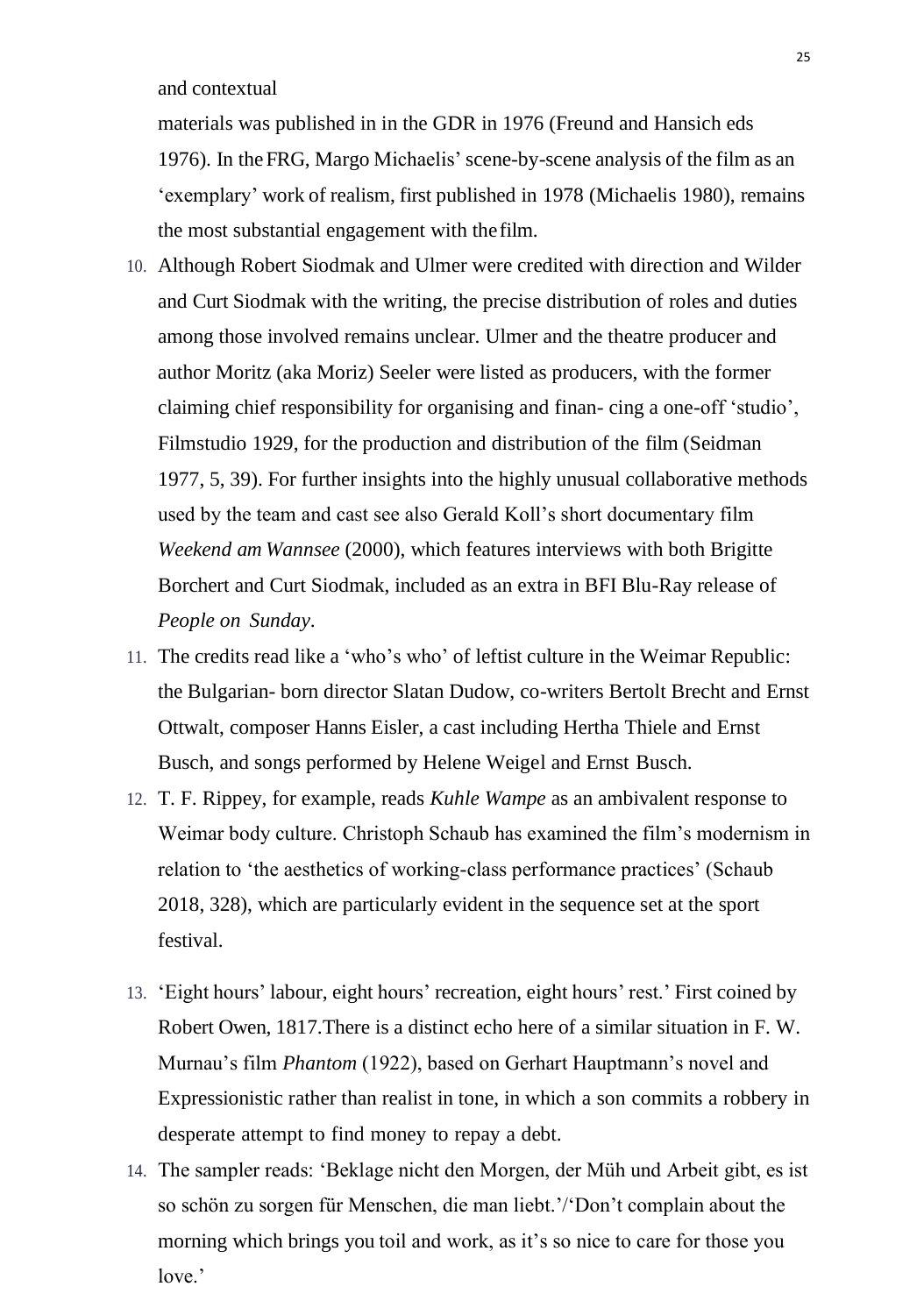- <span id="page-25-3"></span>15. A further, more explicit reference to the legislation was removed to appease the censor. See Gersch and Hecht [1969,](#page-26-5) 78.
- <span id="page-25-6"></span>16. Both *Mother Krause*, in the scene in which Paul wastes money on drink, and *Kuhle Wampe*, in the scene in which the family celebrate their daughter Anni's engagement at an alcohol- fuelled party, contain unmistakeable polemics against alcohol.
- 17. There are striking parallels between Brecht and Eisler's song and Ewan MacColl's contem- poraneous 'The Manchester Rambler' (1932), the song inspired by the Kinder Scout mass trespass in April 1932 and the campaign for public access to open spaces led by the British Worker Sports Federation: 'I may be a wage slave on Monday/But I am a free man on Sunday'.
- <span id="page-25-7"></span>18. One of the censored scenes from this part of the film was a shot of young people bathing naked. The motif was perhaps intended to suggest that the bourgeois *Freibad* had also been re-encoded with the same liberated vitality we see elsewhere at the festival. See Gersch and Hecht [1969,](#page-26-5) 78.

### **Disclosure statement**

No potential conflict of interest was reported by the author.

## **References**

- <span id="page-25-2"></span><span id="page-25-0"></span>Benninghaus, C. [2000.](#page-12-0) "Mothers' Toil and Daughters' Leisure: working-class girls and time in 1920s Germany." *History Workshop Journal* 50, no. 1: 45–72. doi[:10.1093/hwj/2000.50.45.](https://doi.org/10.1093/hwj/2000.50.45)
- Birgel, F.A. [2009.](#page-3-0) "*Kuhle Wampe*, leftist cinema, and the politics of film censorship in Weimar Germany." *Historical Reflections/Réflexions Historiques* 35, no. 2: 40–62. doi[:10.3167/](https://doi.org/10.3167/hrrh2009.350204) [hrrh2009.350204.](https://doi.org/10.3167/hrrh2009.350204)
- <span id="page-25-1"></span>Brian, A.M. [2013.](#page-9-0) "Art from the Gutter: Heinrich Zille's Berlin." *Central European History* 46, no.

<span id="page-25-5"></span><span id="page-25-4"></span>1: 28–60. doi[:10.1017/S0008938913000022.](https://doi.org/10.1017/S0008938913000022)

Dettbarn-Reggentin, J. 1987. *Strandbad Wannsee. Badegeschichte aus achtzig Jahren*. Berlin: Nishen.

Dümling, A. [2001.](#page-18-0) "Solidaritätslied." In *Brecht-Handbuch in fünf Bänden: Band 2 – Gedichte*, ed.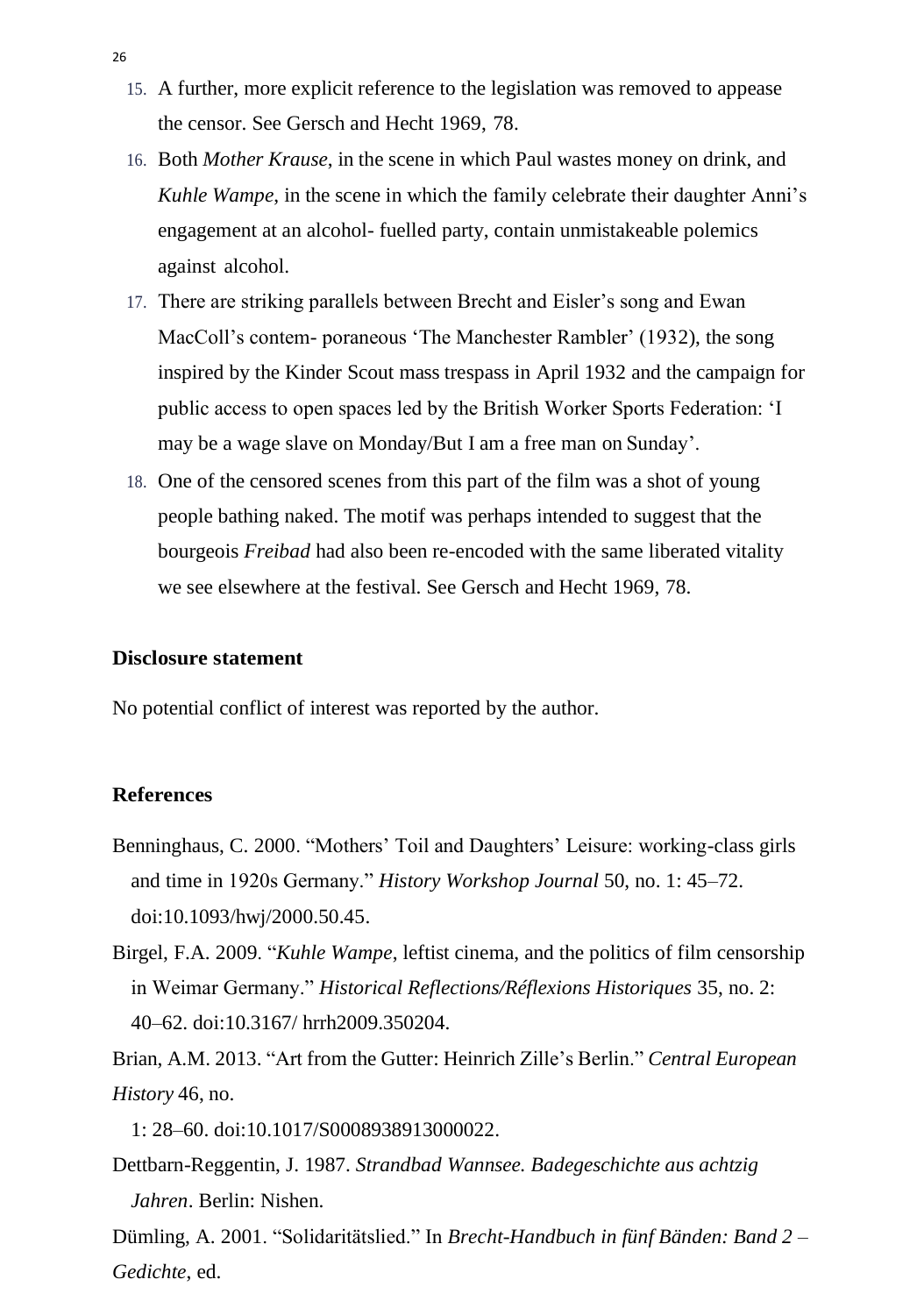<span id="page-26-4"></span><span id="page-26-3"></span>J. Knopf, 196–201. Stuttgart: Metzler.

- Dur[us] [Alfred Kémeny]. [1930.](#page-2-0) "Ein interessanter Filmversuch: Menschen am Sonntag." *Die rote Fahne*, July 2, p. 11.
- Durus [Alfred Kémeny]. [1930.](#page-2-1) "Der erste deutsche proletarisch-revolutionäre Film.

<span id="page-26-11"></span>Heinrich Zille: Wedding. 'Mother Krausens Fahrt ins Glück in der Alhambra." *Die* 

*rote Fahne*, January 1, p. 14. Foucault, M. [1986.](#page-17-0) "Of other spaces." *Diacritics* 16(1):

<span id="page-26-2"></span>22–27. Translated by Jay Miskowiec. doi:

<span id="page-26-7"></span>[10.2307/464648.](https://doi.org/10.2307/464648)

Freund, R., and M. Hanisch, editors. [1976.](#page-1-0) *Mother Krausens Fahrt ins Glück. Filmprotokoll und Materialien*. Berlin: Henschelverlag.

Geary, D. [2000.](#page-5-0) "Beer and skittles? Workers and culture in early twentieth-century Germany."

<span id="page-26-5"></span>*Australian Journal of Politics & History* 46, no. 3: 388–402. doi[:10.1111/1467-](https://doi.org/10.1111/1467-8497.00104) [8497.00104.](https://doi.org/10.1111/1467-8497.00104)

- <span id="page-26-1"></span>Gersch, W., and W. Hecht, editors. [1969.](#page-3-1) *Brecht, Bertolt. Kuhle Wampe. Protokoll des Films und Materialien*. Frankfurt a.M.: Suhrkamp.
- Hake, S. [2017.](#page-1-1) *The proletarian dream. Socialism, culture, and emotion in Germany, 1863–1933*.

Berlin: De Gruyter.

Happel, R. [1980.](#page-3-2) "'Kuhle Wampe oder Wem gehört die Welt?' Eine exemplarische Analyse." In *Film und Realität in der Weimarer Republik. Mit Analysen von 'Kuhle Wampe' und 'Mother Krausens Fahrt ins Glück'*, ed. H. Korte and F. Taschenbuch, 169–212. Frankfurt a.M.: Fischer Taschenbuch.

<span id="page-26-10"></span><span id="page-26-6"></span>Herbert, U. [2014.](#page-10-0) *Geschichte Deutschlands im 20. Jahrhundert*. Munich: Beck. James, D. [2017.](#page-5-1) "The compatibility of freedom and necessity in Marx's Idea of communist society."

<span id="page-26-8"></span>*European Journal of Philosophy* 25, no. 2: 270–93. doi[:10.1111/ejop.12209.](https://doi.org/10.1111/ejop.12209) Johnson, A.J., and T.D. Glover. [2013.](#page-7-0) "Understanding Urban public space in a Leisure context."

<span id="page-26-9"></span>*Leisure Sciences* 35, no. 2: 190–97. doi[:10.1080/01490400.2013.761922.](https://doi.org/10.1080/01490400.2013.761922) Johnson, P. [2006.](#page-7-1) "Unravelling Foucault's'differentspaces'." *History of the Human Sciences* 19, no.

<span id="page-26-0"></span>4: 75–90. doi[:10.1177/0952695106069669.](https://doi.org/10.1177/0952695106069669)

Kaes, A. [2009.](#page-0-0) *Shell Shock cinema: Weimar culture and the wounds of war*.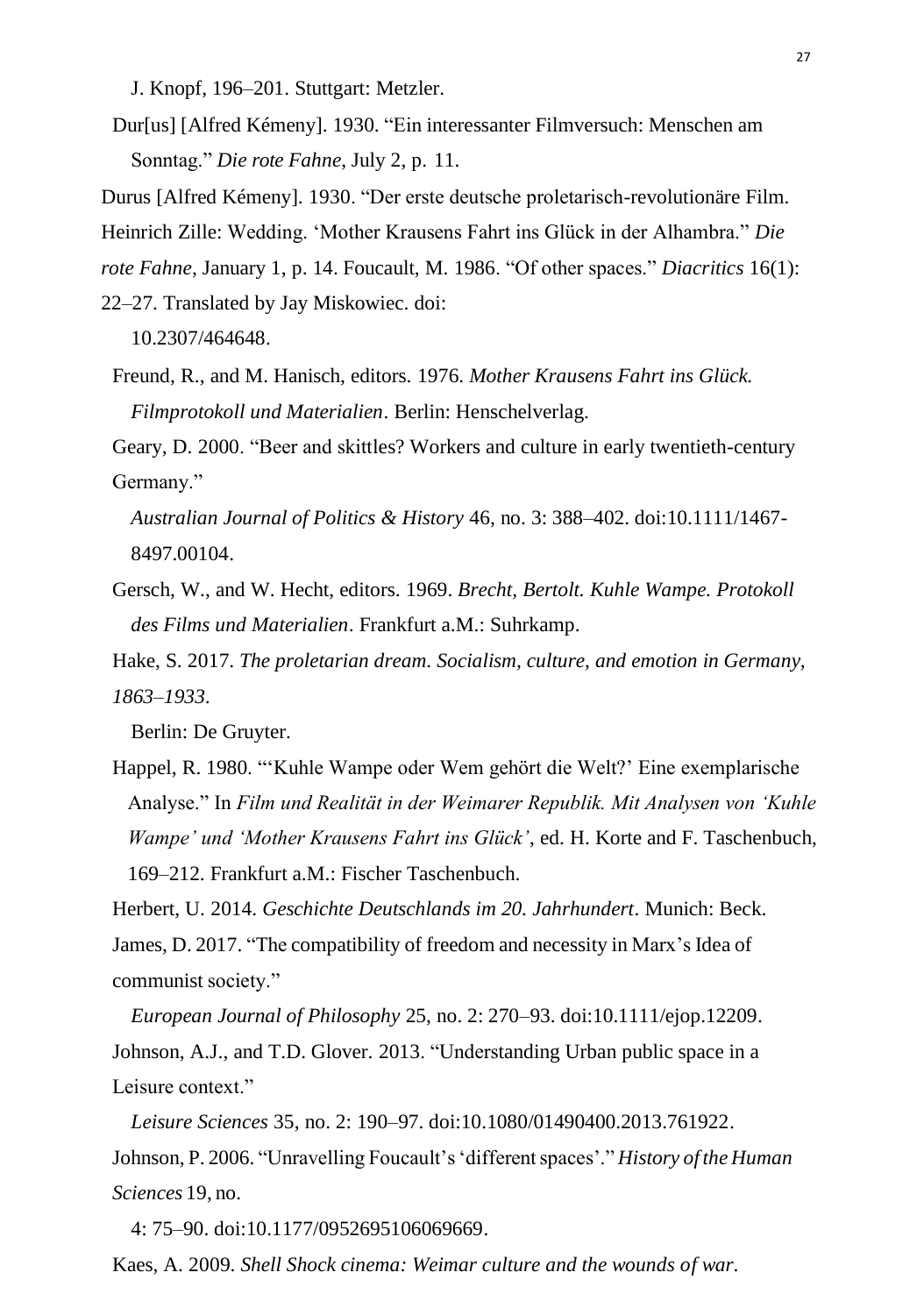<span id="page-27-5"></span>Princeton: Princeton University Press - M.U.A.

Kandiyali, J. [2017.](#page-5-2) "Marx on the compatibility of freedom and necessity: A reply to David James."

<span id="page-27-0"></span>*European Journal of Philosophy* 25, no. 3: 833–39. doi[:10.1111/ejop.12289.](https://doi.org/10.1111/ejop.12289)

- Koepnick, L. [2008.](#page-3-3) "The bearable lightness of being: *People on sunday* (1930)." In *Weimar cinema: An essential guide to the classic films of the era*, ed. N. Isenberg, 237–53. New York: Columbia University Press.
- <span id="page-27-3"></span>Kracauer, S. [2008.](#page-4-0) "Kuhle Wampe verboten." In *Bertolt Brecht/Slatan Dudow/Hanns Eisler/Ernst Ottwalt. Kuhle Wampe oder Wem gehört die Welt? Kommentar und Materialien*, ed.

<span id="page-27-11"></span><span id="page-27-6"></span>H. Geiselberger and S. Filmedition, 51–56. Frankfurt a.M.: Suhrkamp.

- Krüger, A. [1996.](#page-20-0) "The German way of worker sport." In *The story of worker sport*, ed. A. Krüger and J. Riordan, 1–25. Champaign: Human Kinetics.
- <span id="page-27-7"></span>Krüger, M. [2014.](#page-5-3) "The German workers' sport movement between socialism, workers' culture, middle-class gymnastics and sport for all." *The International Journal of the History of Sport* 31, no. 9: 1098–117. doi[:10.1080/09523367.2014.882327.](https://doi.org/10.1080/09523367.2014.882327)
- <span id="page-27-4"></span>Large, D.C. [2000.](#page-6-0) *Berlin*. New York: Basic.
- Marx, K[. 1999.](#page-5-4) *Capital. A critique of political economy*. vol. 3, edited by F. Engels, Marxists.org. Accessed 25 November 2019.

<span id="page-27-10"></span><span id="page-27-2"></span>[www.marxists.org/archive/marx/works/download/pdf/Capital-](http://www.marxists.org/archive/marx/works/download/pdf/Capital-Volume-III.pdf) [Volume-III.pdf.](http://www.marxists.org/archive/marx/works/download/pdf/Capital-Volume-III.pdf)

Michaelis, M. 1980. "*Mother Krausens Fahrt ins Glück*. Eine exemplarische Analyse." In *Film und Realität in der Weimarer Republik. Mit Analysen von 'Kuhle Wampe' und 'Mother Krausens Fahrt ins Glück'*, ed. H. Korte, 103–68. Frankurt a.M.: Fischer Taschenbuch.

- <span id="page-27-9"></span>Mühl-Benninghaus, W. [2012.](#page-3-4) "Zur Geschichte von Prometheus-Film GmbH und Film-Kartell Weltfilm: Produktion, Verleih, Finanzierungen." In *Die rote Traum-Fabrik: Meschrabpom-Film und Prometheus 1921*–*1936*, ed. G. Agde and A. Schwarz, 48–62. Berlin: Bertz + Fischer.
- Rippey, T.F. [2007.](#page-10-1) "*Kuhle Wampe* and the problem of corporal culture." *Cinema Journal* 47, no. 1:

<span id="page-27-8"></span><span id="page-27-1"></span>3–25. doi[:10.1353/cj.2007.0058.](https://doi.org/10.1353/cj.2007.0058)

Rousset, I. [2017.](#page-8-0) "The Berlin room." *The Journal of Architecture* 22, no. 7: 1202–29. doi[:10.1080/](https://doi.org/10.1080/13602365.2017.1376343) [13602365.2017.1376343.](https://doi.org/10.1080/13602365.2017.1376343)